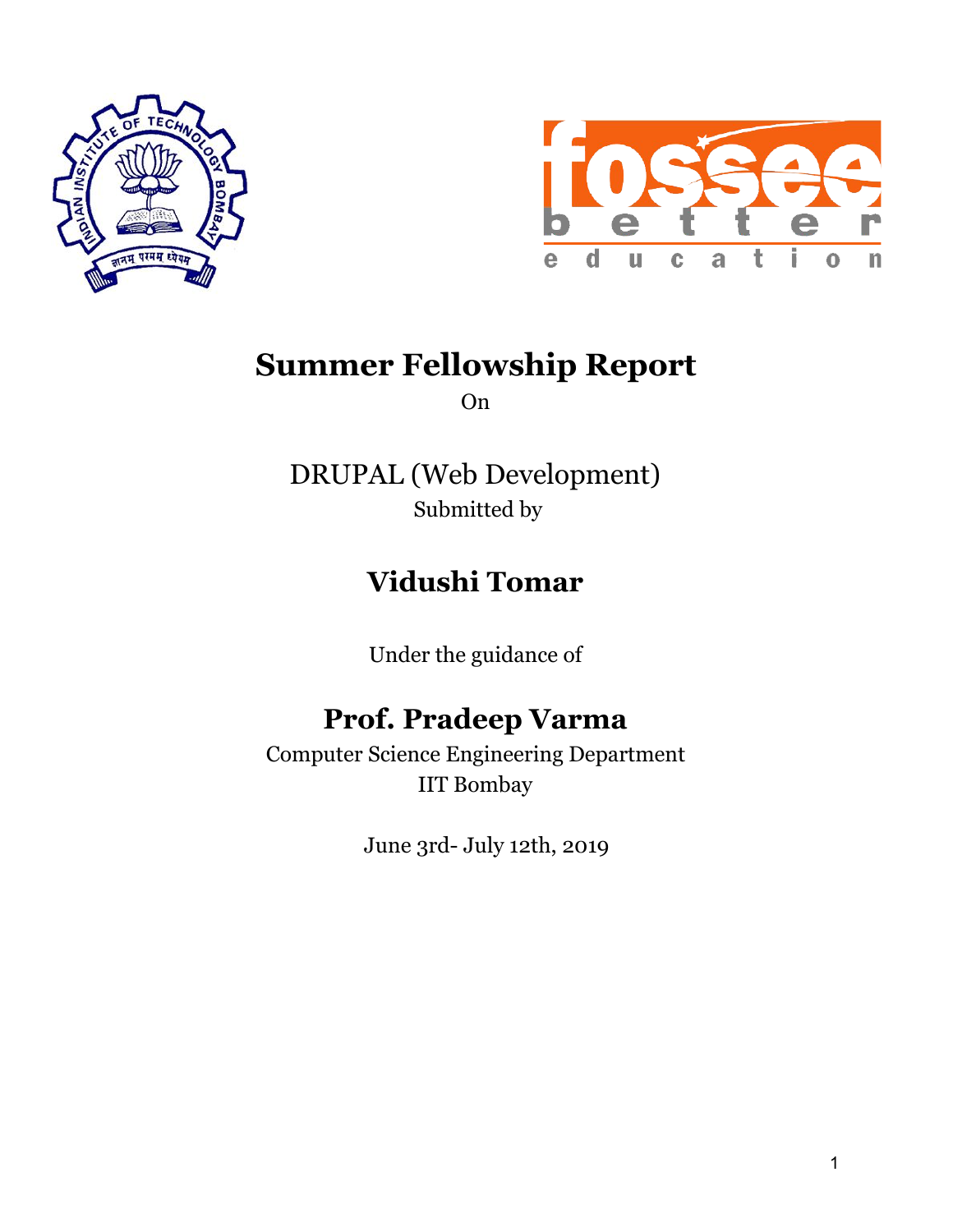# **Acknowledgement**

This report has been prepared for the internship that has been done in the National Virtual Library of India (NVLI), Janpath Office (National Mission on Libraries Janpath Bhawan), Delhi in order to study the practical aspects of Drupal and its implementation in the real field with the purpose of learning and exploring in the mentioned field and for professional development.

The aim of this internship is to be familiar with the implication of Drupal and uses of concerned theoretical knowledge and clarifying the career goals so, I have successfully completed the internship and compiled this report as the summary.

I would like to express my sincere gratitude to my project head Prof. Pradeep Varma who has given me this valuable opportunity to work in such a learning environment to get industrial-based experience. I am also grateful to the enthusiastic team of NVLI project especially the Technical team. The Technical team comprising of three great mentors Mr Pratish Jha, Mr Manish Kala and Miss. Sonpriya Rawat their constant supervision and support was truly helpful in completing my tasks and my internship.

Vidushi Tomar Place: Delhi Date: 12th July 2019



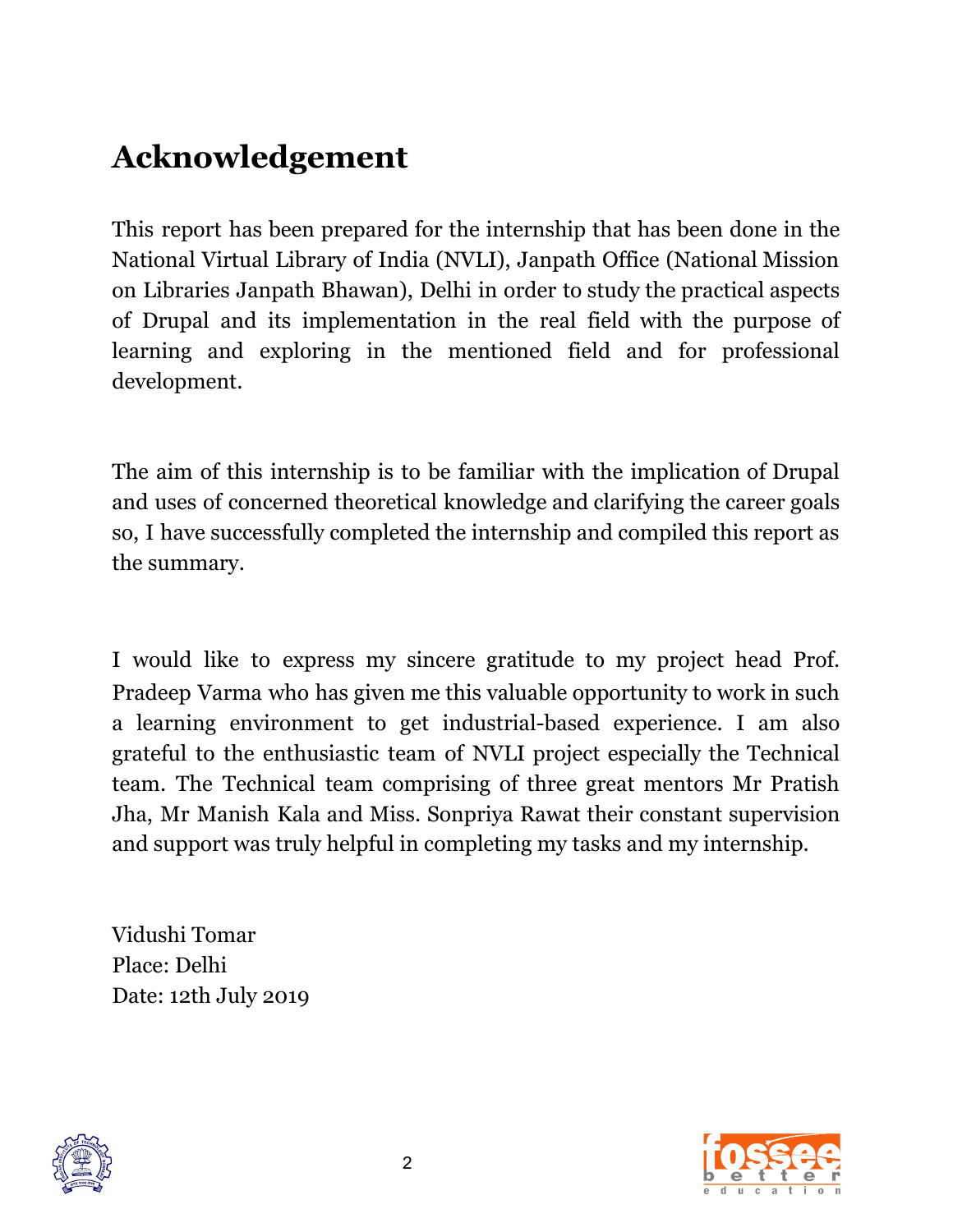# **Content**

### **1. Drupal**

1.1 Introduction

## **2. About NVLI**

2.1 Insight into NVLI

## **3. Modules**

3.1 Importance of Modules

## **4.Task 1: Filters on Search Result**

- 4.1 Introduction 4.2 View
- 4.3 Modules Required
- 4.4 Facet Module Overview
- 4.5 Basic Settings
- 4.6 Setting up a Facet
- 4.7 Field Types for filters
- 4.8 Types of Widgets

## **5. Task 2: Range Filter**

5.1 Introduction 5.2 Range

## **6.Task 3: Content Sharing on Social Media**

6.1 Introduction 6.2 Need for Social Sharing 6.3 Module Required 6.4 Configuration



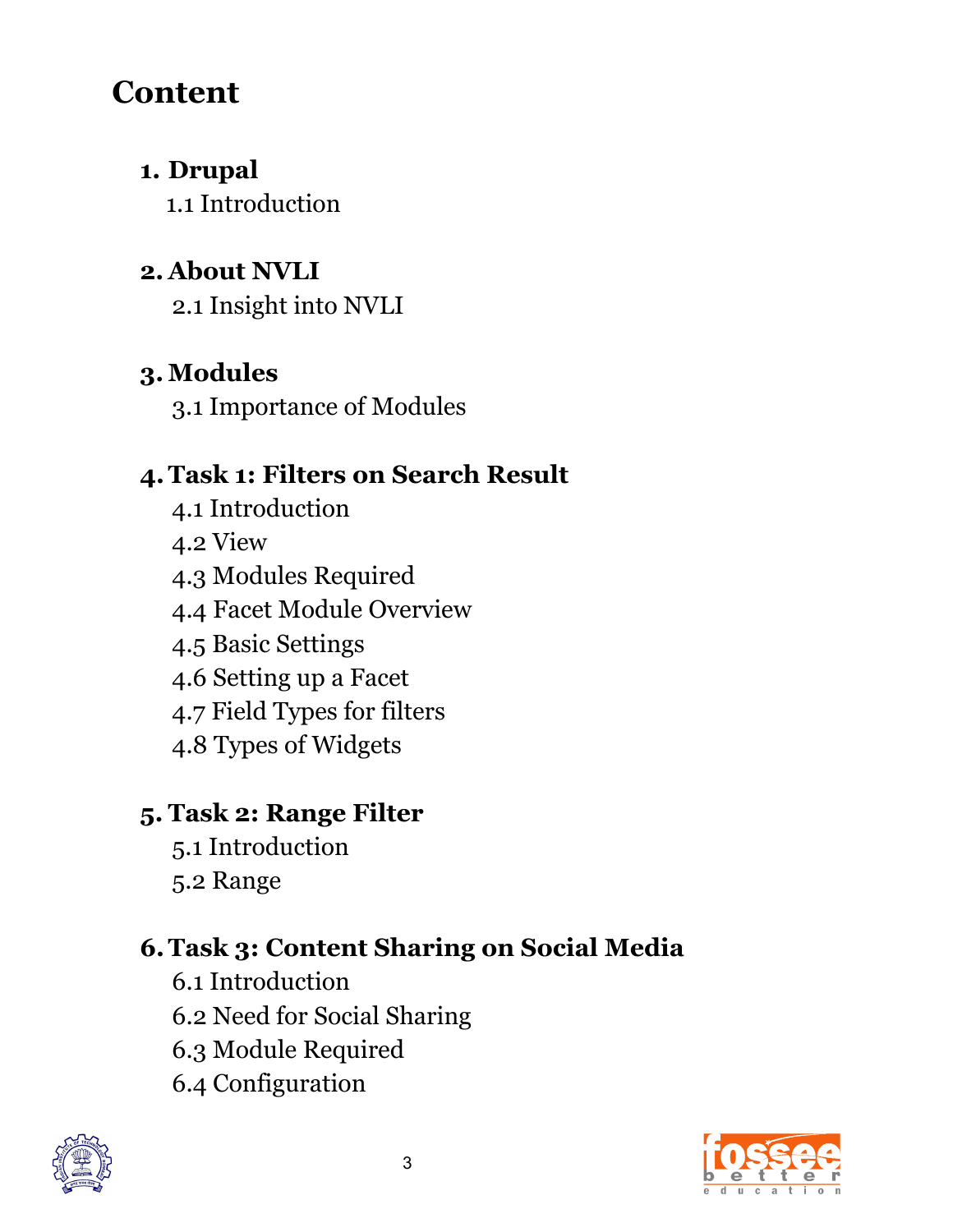### **7. Task 4: Feedback Form**

- 7.1 Introduction
- 7.2 Module Required
- 7.3 Configuration of SMTP
- 7.4 Creating Feedback Form

## **8.Task 5: Dropdown Using Superfish & Taxonomy**

- 8.1 Introduction
- 8.2 Basic Configuration
- 8.3 Dropdown menu

## **9.Task 6: Content Moderator (User, Publisher)**

- 9.1 Introduction
- 9.2 Creating users
- 9.3 Modules Required
- 9.4 Configuration
- 9.5 Permission

### **10. Task 7: Approval mail after content Get approved to User**

10.1 Introduction 10.2 Module Required 10.3 Configuration

## **11. Reference**



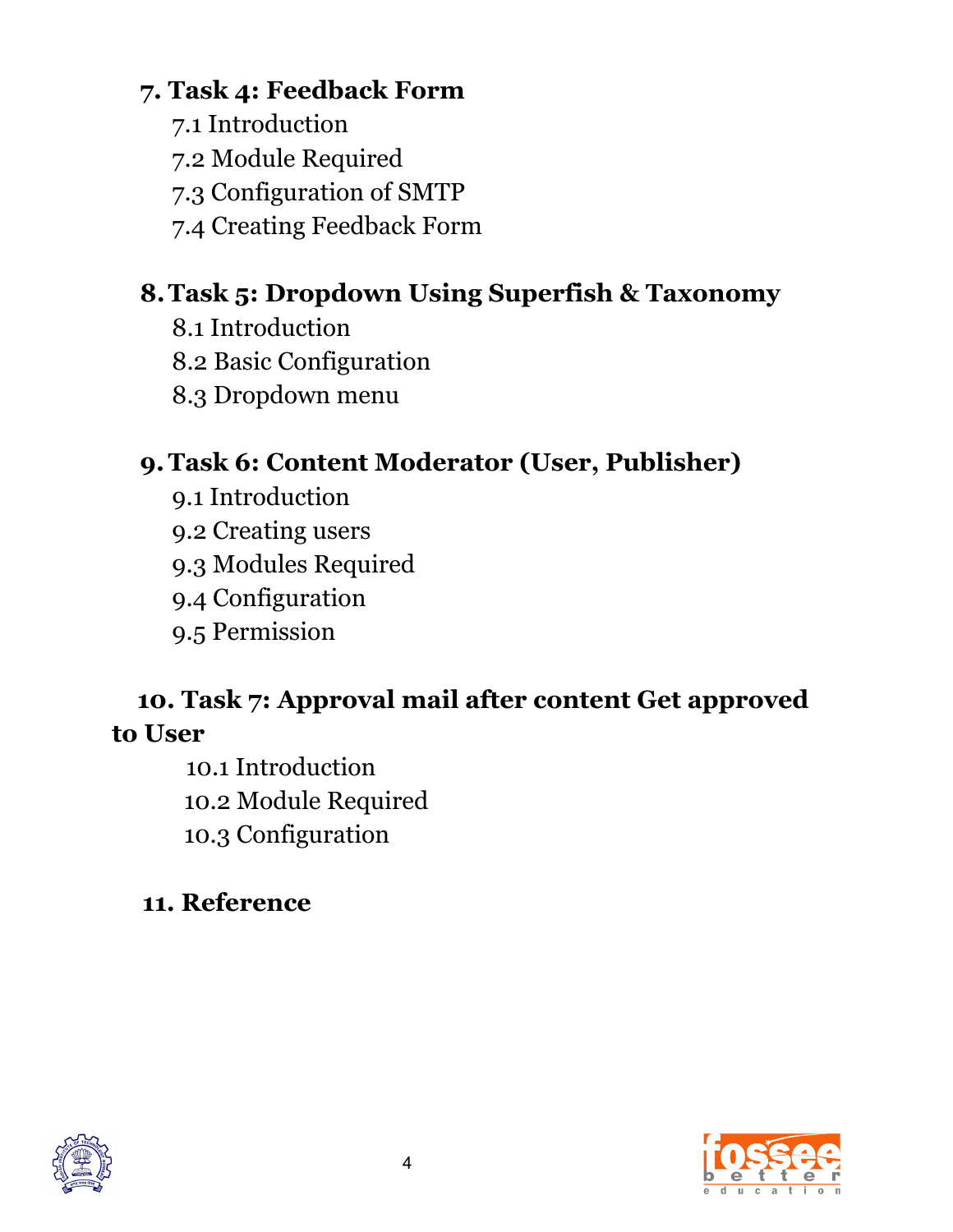## **1. Drupal**

### **Introduction to Drupal**

Drupal is a free and **open-source content management** framework written in PHP and distributed under the General Public License(GNU). Drupal provides a back-end framework for at least 2.3% of all websites worldwide ranging from personal blogs to corporate, political, and government sites.

The standard release of Drupal, known as Drupal core, contains basic features common to content-management systems. These include user account registration and maintenance, menu management, RSS feeds, taxonomy, page layout customization, and system administration. The Drupal core installation can serve as a simple website, an Internet forum, or a community website providing for user-generated content.

Although Drupal offers a sophisticated API for developers, basic Website installation and administration of the framework requires no programming skills because of which the user with minimal knowledge of coding can build a website with Drupal. Drupal runs on any computing platform that supports both a web server capable of running PHP and a database to store content and configuration.

Drupal is a content management software. It's used to make many of the websites and applications you use every day. But what sets it apart is its flexibility; modularity is one of its core principles.

Its tools help you build the versatile, structured content that dynamic web experiences need. For any special functionality, one needs in his website can be attained by modules provided by Drupal.



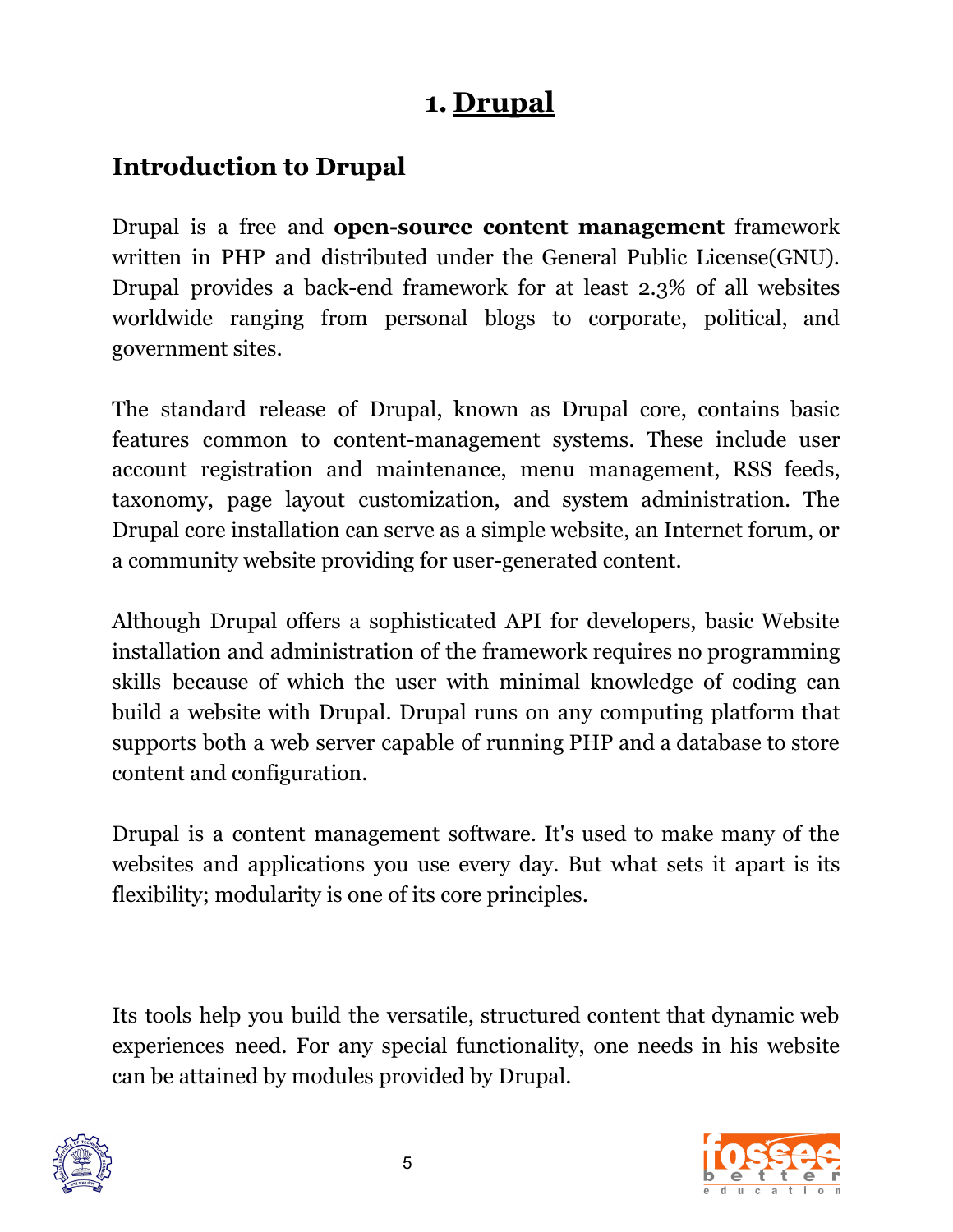Drupal makes it easy for the user to build a website. Drupal is one of the CMS because:

1. Drupal comes with the option of choosing from the variety of modules and third-party integrates that can be used for developing a website adhering to your preference.

2. Drupal comes with clean markup code out of the box that makes it easy for developers to manage content publishing.

3. The competency of Drupal lies in its versatility. Since it is open-source, any web developer can work on it and provide the user with numerous choices.



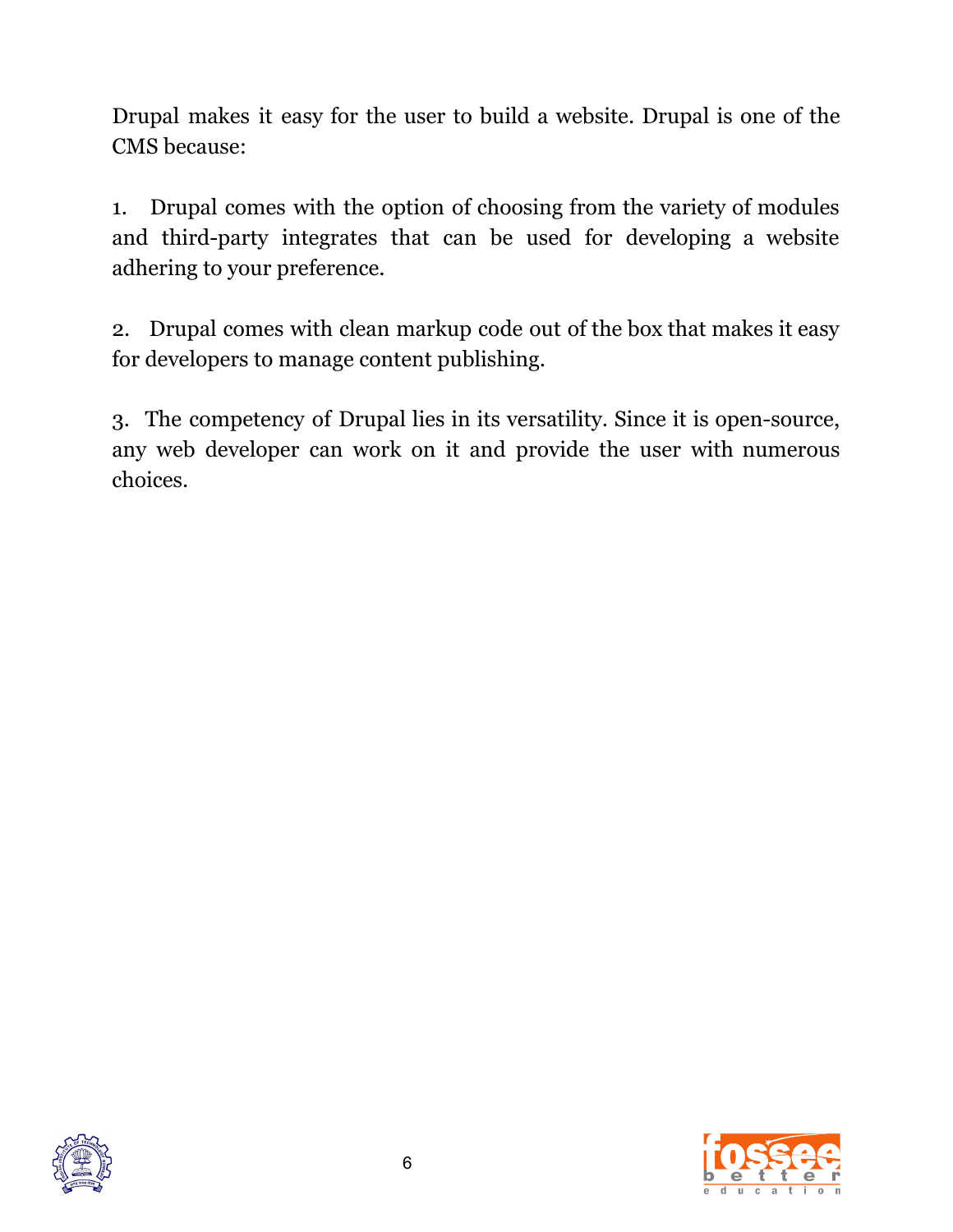# **2. About NVLI**

### **National Virtual Library of India or (NVLI)**

NVLI is an initiative by the Ministry of Culture, a platform that hosts data of cultural relevance from various repositories and institutions all over India.

Research, academics and also general users from various sectors are today depending more on digital information. Corresponding to this demand an increasing amount of digitized data and services based on such data are being initiated. Digital Information today serves as an important knowledge asset.

While the expansion of digital data and information services heralds a new and exciting era, it also presents many issues and challenges. The common user is often clueless about the existence of resources that are useful. The problem is akin to having a large collection of printed materials in the form of books and journals but only when it is organized and services are provided, it is called a 'library'. In fact, the immense amount of information is digitized under several projects carried out by various Agencies and Govt. Departments like MOC, State Govts, etc.

Most of them are available on the web but are dispersed. There is no comprehensive database built for all such resources. The true potential can only be exploited for use by the masses when it is usefully organized and presented in user-friendly services including multilingual services.

Digital era has also brought in 'digital divide' and has marked the society into digital haves and have-nots. It is no longer a matter of choice but rather a compulsion to find ways and means of bridging the gap between the two sections. The virtual library will go a long way in filling up the gap.



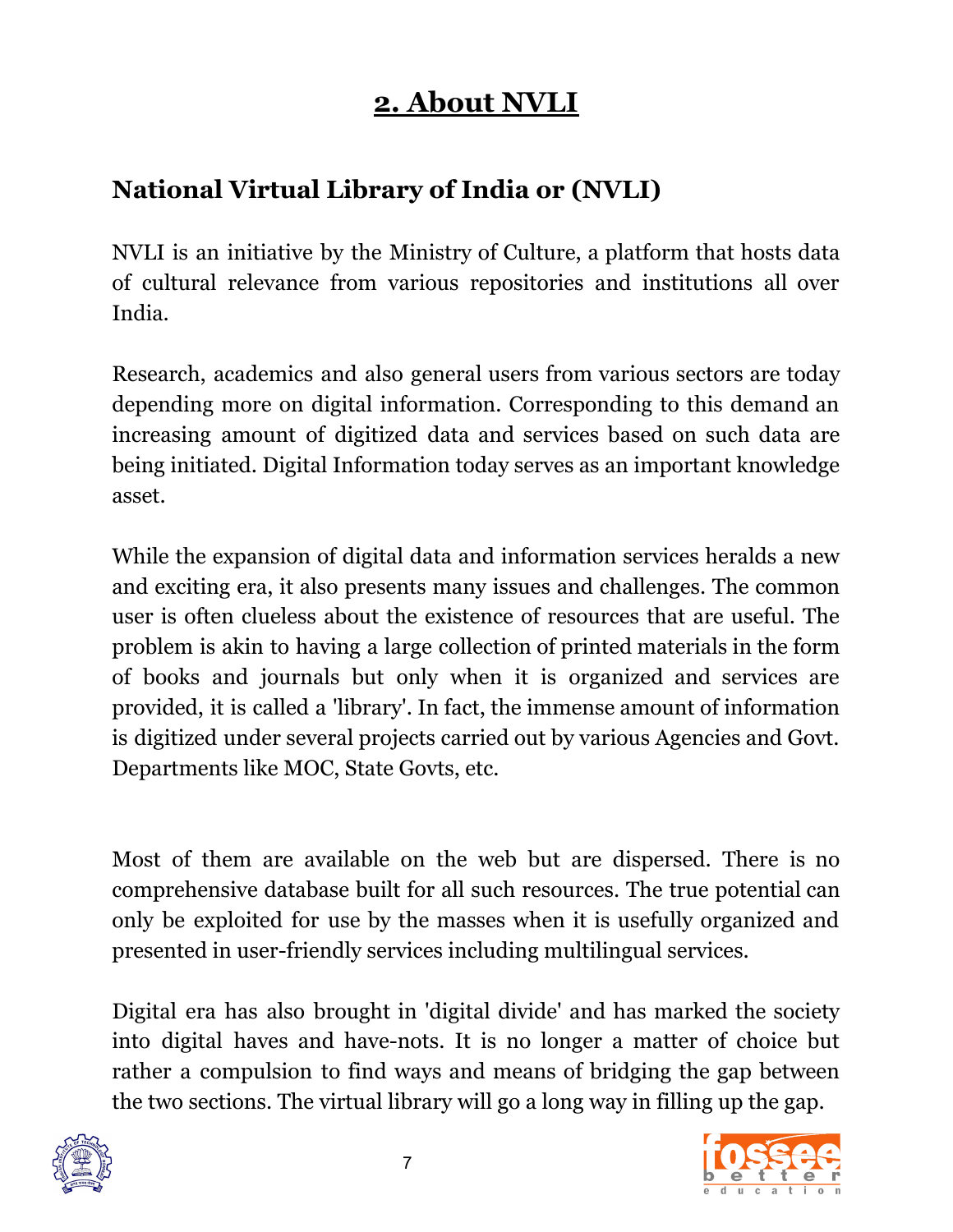The target users of NVL will be students, researchers, doctors, professionals, and novice users, including educationally, socially, economically, physically disadvantaged groups. They can be built incorporating many modules to cater to information needs.

The objective of the National Virtual Library of India (NVLI) is to facilitate the creation of a comprehensive database on digital resources of India on information about India in an open access environment.



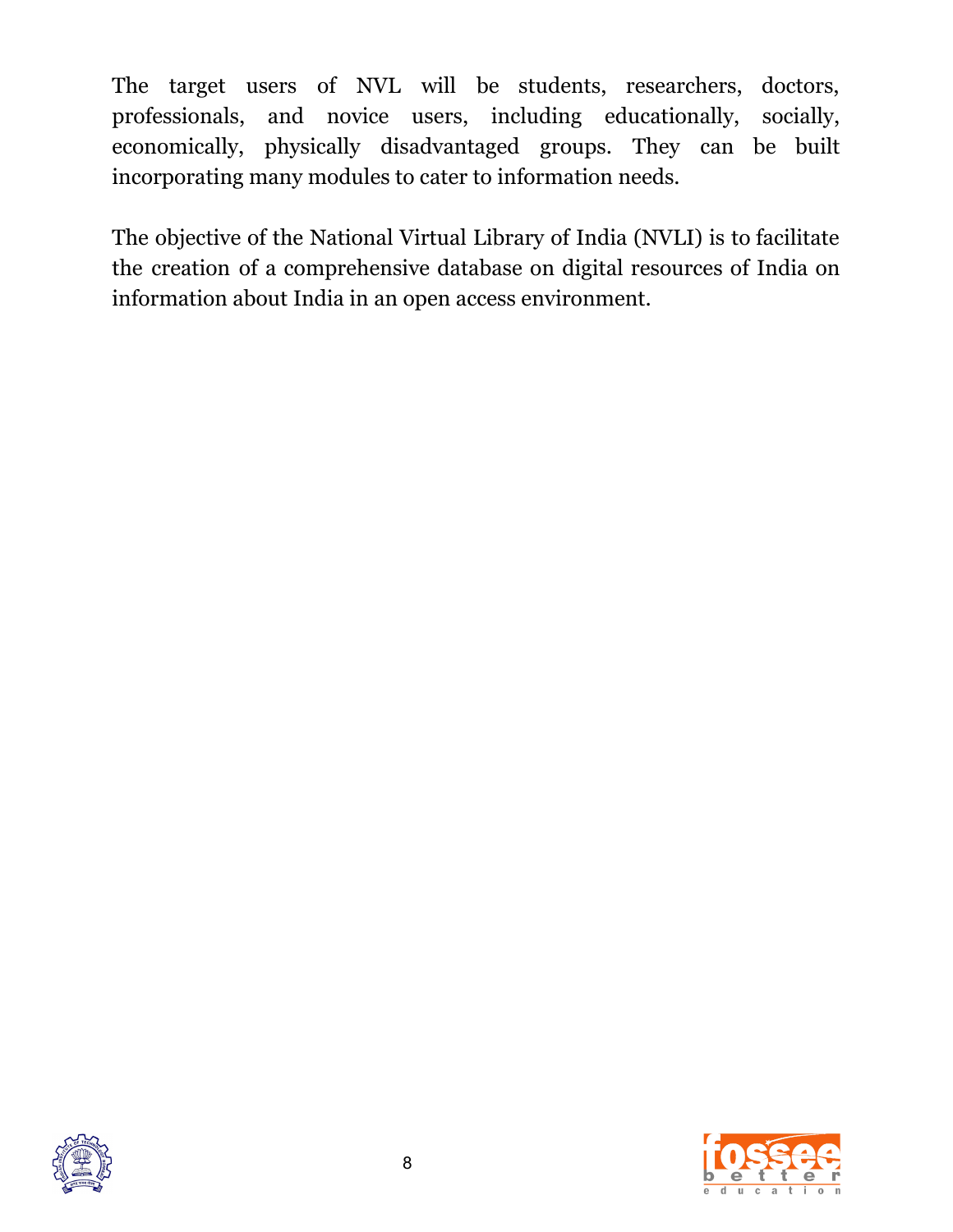# **3. Modules**

The basic functionality needed to develop a website is provided by Drupal in its core itself. The user just needs to enable it from the extension. The core modules make it easy to add content, publish them and create pages. The module gives the user full control over how they want their website's functionality.

A module is a set of PHP, JavaScript, and/or CSS files that extends site features and adds functionality. All the additional functions user need in his site are provided by Drupal in the form of modules. Modules are the elements which provide Drupal with its flexibility and make it one of the best CMS out there.

The user can turn the features and functionality on by installing the module and can turn it off by uninstalling the module but before uninstalling, the user may need to remove data and configuration related to the feature or functionality. Each module that is installed adds to the time needed to generate pages on your site, so it is a good idea to uninstall modules that are not needed.

Hence to improve the features and functioning of the NVLI project here are some of the contributed modules we worked on for resolving the issues.



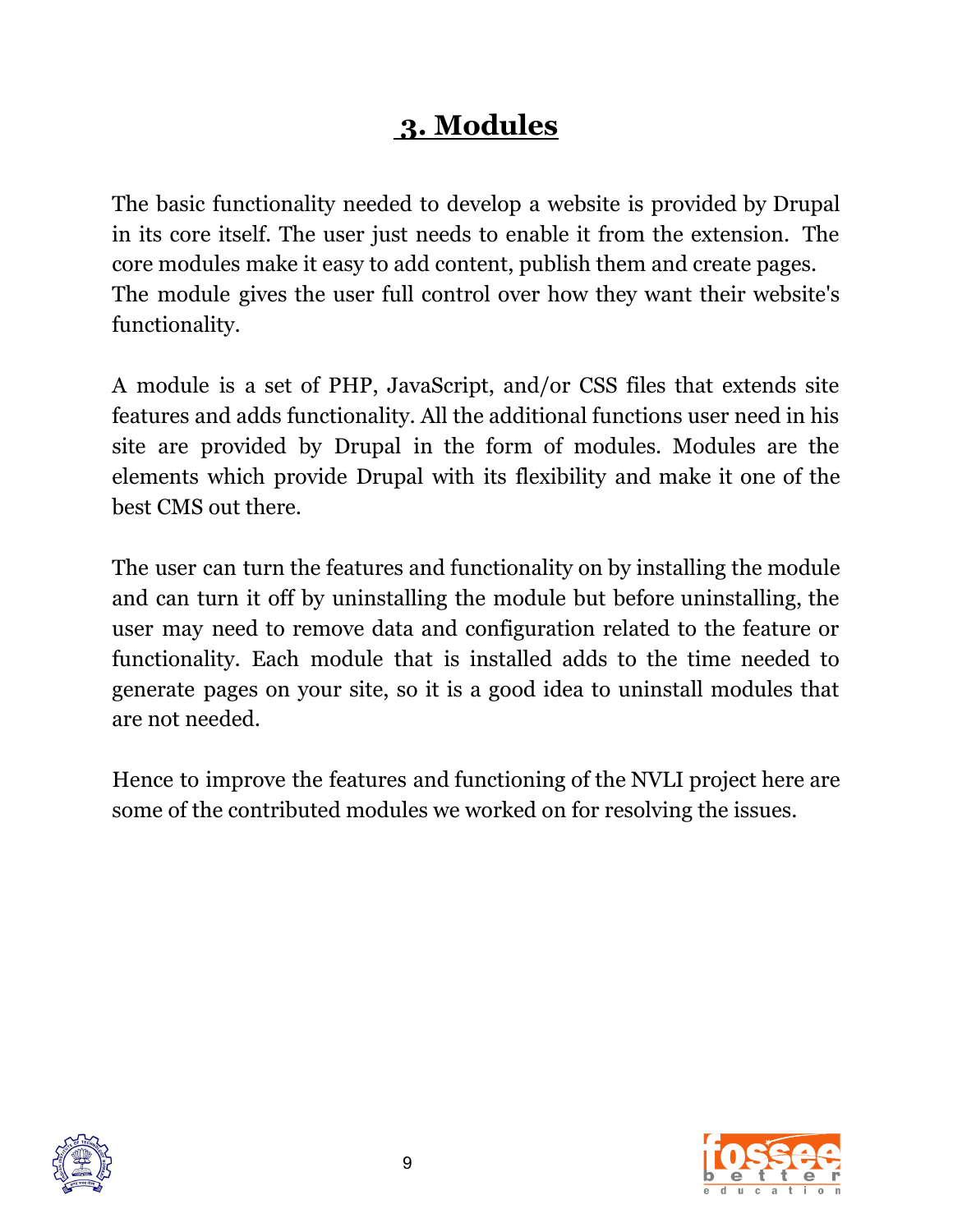# **4. Task 1 : Filter on Search results**

The task is to add different types of filters with different field types in a view or on the search result page.

## **4.1 Introduction**

Filters are used in a website for an easy approach to the content that is relative to what a user is looking for. Filters allow us to get the most relatable content of our choice more frequently.

The Filter core module allows you to configure text formats for processing text input for your site.

Despite the name "filter," the module not only lets you prevent the use of formatting you don't want, but also lets you control and enhance the formatting that appears. When users create or edit content, they can choose between the text formats administrators make available to their user role.

Administrators can configure which formats are available to which user roles, choose a default text format, and create new text formats. This module also allows you to configure the associated text editor. You can configure each text format to use your choice of filters. When you specify more than one format for a filter, you can specify the order in which they are processed.

### **4.2 View**

To get a working facet on a view, fields should be created with indexed fields. All the facets on a view work only on indexed fields.



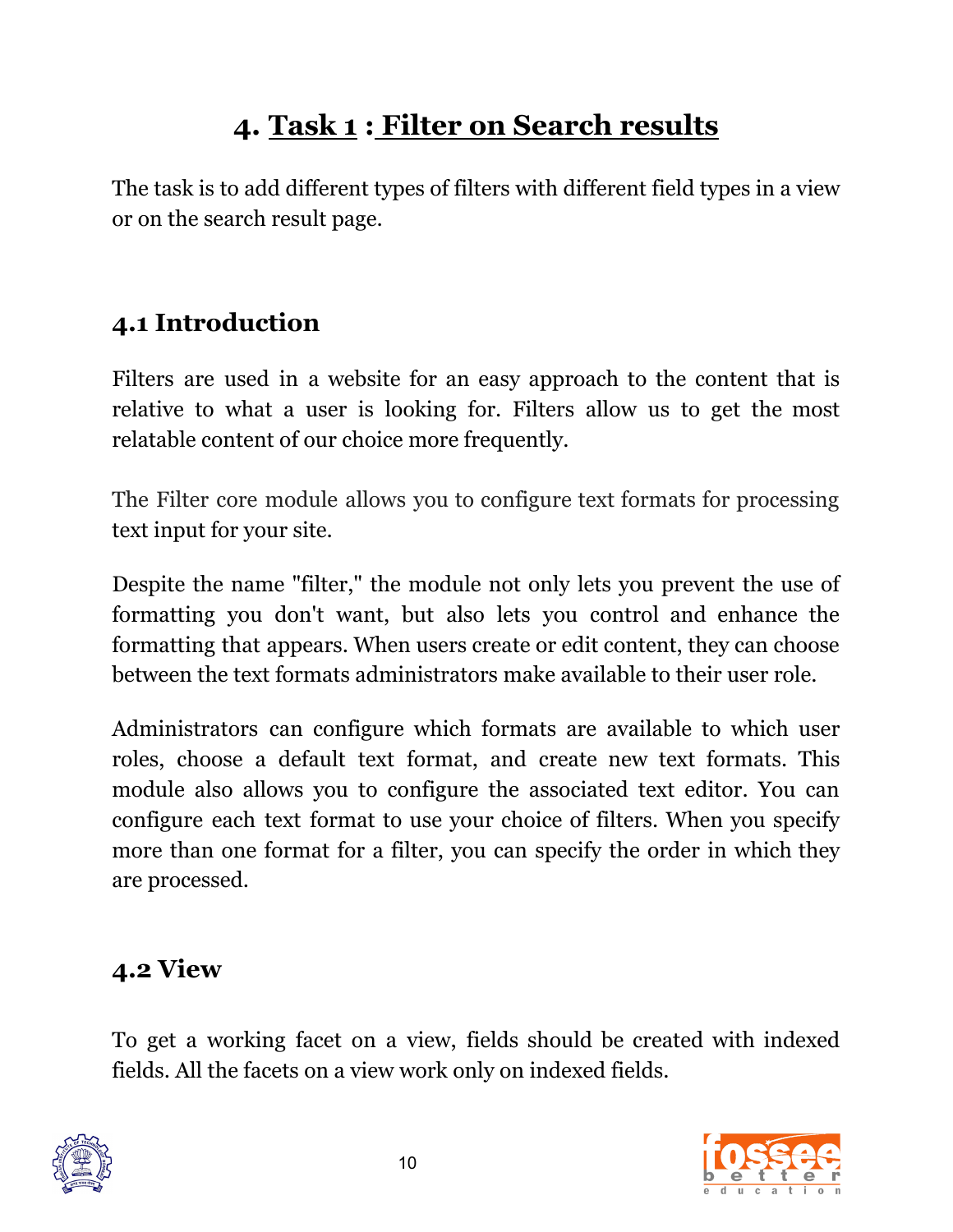We can also have a filter inside a view without using the facet module. Just use filter inside the view, add fields inside that filter.

## **4.3 Modules required:**

Filters work after the indexing of the content of the website for that, modules are:

### **● [SearchAPI](https://www.drupal.org/project/search_api)**

Along with search API module two modules Database Search, Default Database search comes by default, enable them too. These modules are required for the indexing of content.

**● [Facets](https://www.drupal.org/project/facets)**

This module provides different types of filters with multiple widgets.

After installing and enabling these modules, do indexing using search API. Then add facets of a particular type and choose a widget.

A block will be created automatically, just place that block at a particular location.

## **4.4 Facet Module Overview**

The Facet module allows site builders to easily create and manage faceted search interfaces. In addition to the UI components that come out of the box, themes and module developers can build their own widgets that can



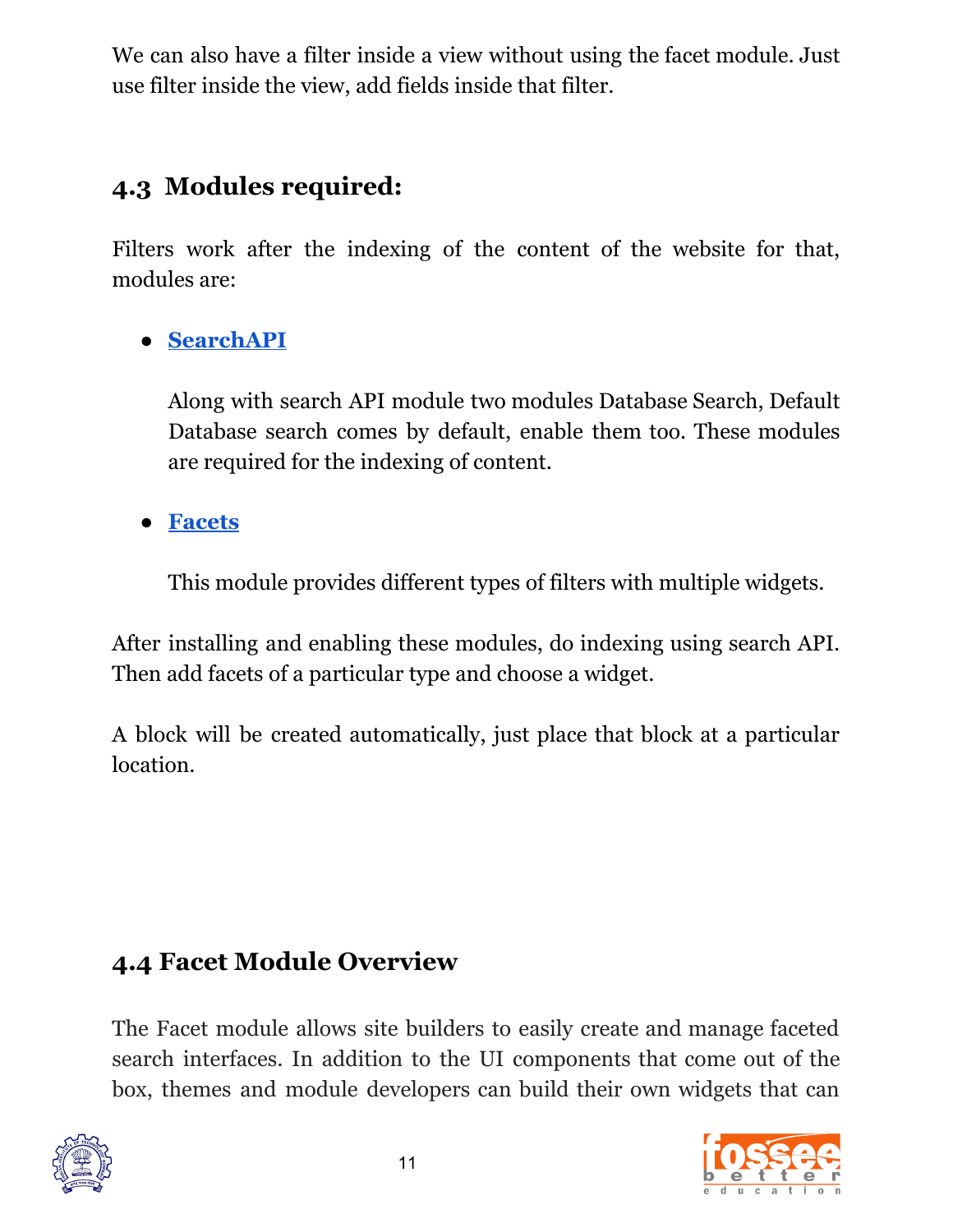optionally be contributed back to Drupal.org. Facets work with Drupal Core Search and [Search](http://drupal.org/project/search_api) API, meaning that code and configuration can be reused as-is with the most popular search solutions available to Drupal.

## **4.5 Basic Settings**

For working of filter indexing is compulsory, for indexing follow these steps:

- → After installing and enabling search API, go to search and metadata under configuration.
- $\rightarrow$  Do indexing of content there.
- → Now, we will be able to have exact search results.

## **4.6 Setting up a facet**

For creating a facet, follow these steps:

- $\rightarrow$  Go to search and metadata under configuration.
- $\rightarrow$  Click on facets then add facet.
- **→ Choose the facet source.**

**Note:** While choosing the facet source be careful whether you want facet for homepage or a view.

- **→** Now, choose a field and proceed.
- $\rightarrow$  Write the name and choose widget carefully.



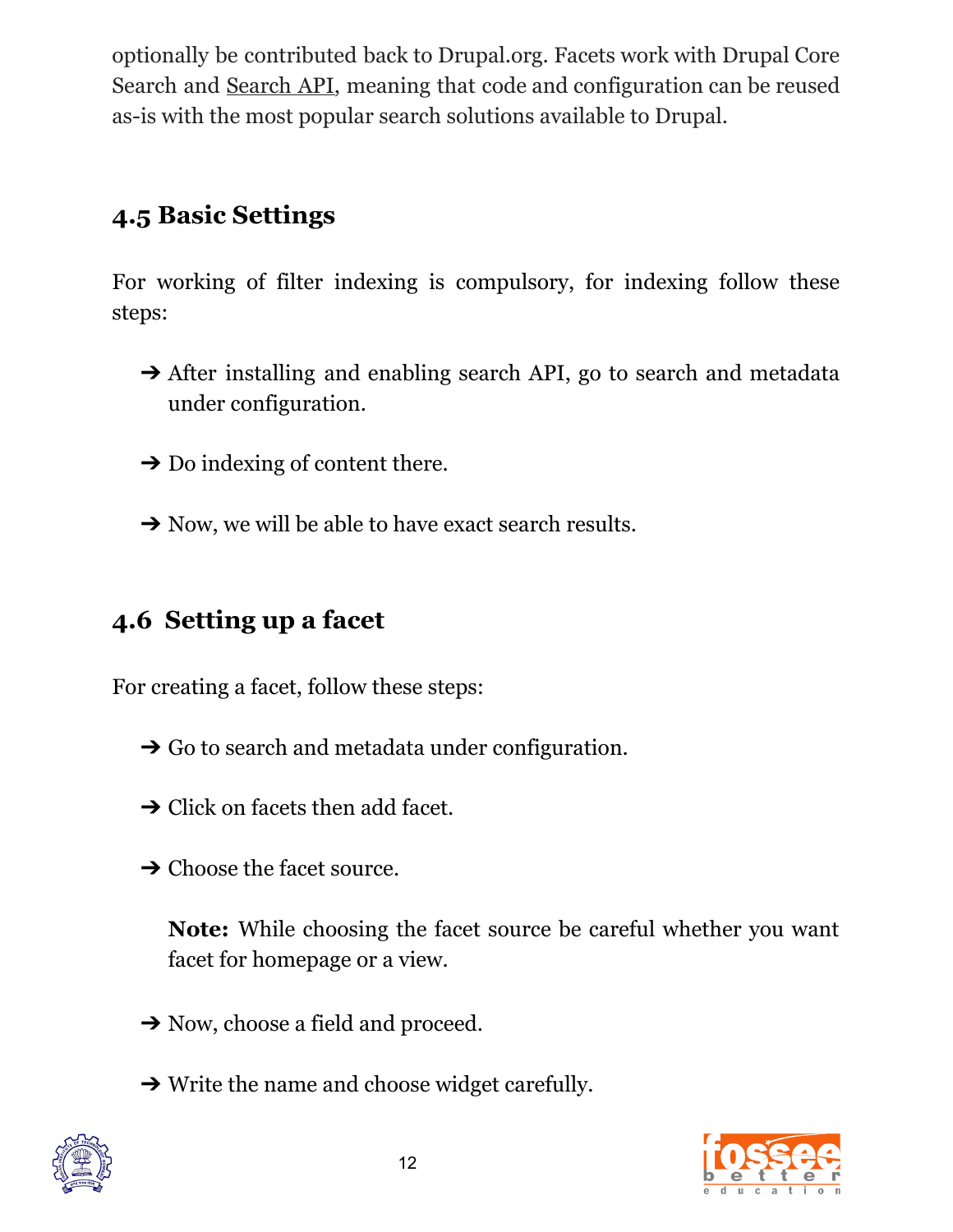## **4.7 Field Types for filters:**

Facet module provides a range of widgets but there is a slight difference between data type acceptance in facet and preinstalled filter in view.

- **●** When we have a facet search in a view if the field type is full-text then it will split a single word into multiple words. So, to overcome this we set the field type of field as a string.
- But when we are using a pre-installed filter in a view then the field type should be full-text as it does not accept the string.

#### **NOTE: To use a single field in both searches.**

To achieve this we need to have a duplicate of a single field. at the time of indexing. Click on fields and add a single field two times both having different types.

## **4.8 Type of Widgets**

There is a variety of widget :

#### **● List of checkboxes**

Here, we are allowed to choose more than one option while searching. To see all the results at the same time, just uncheck the exclude option while creating a facet.



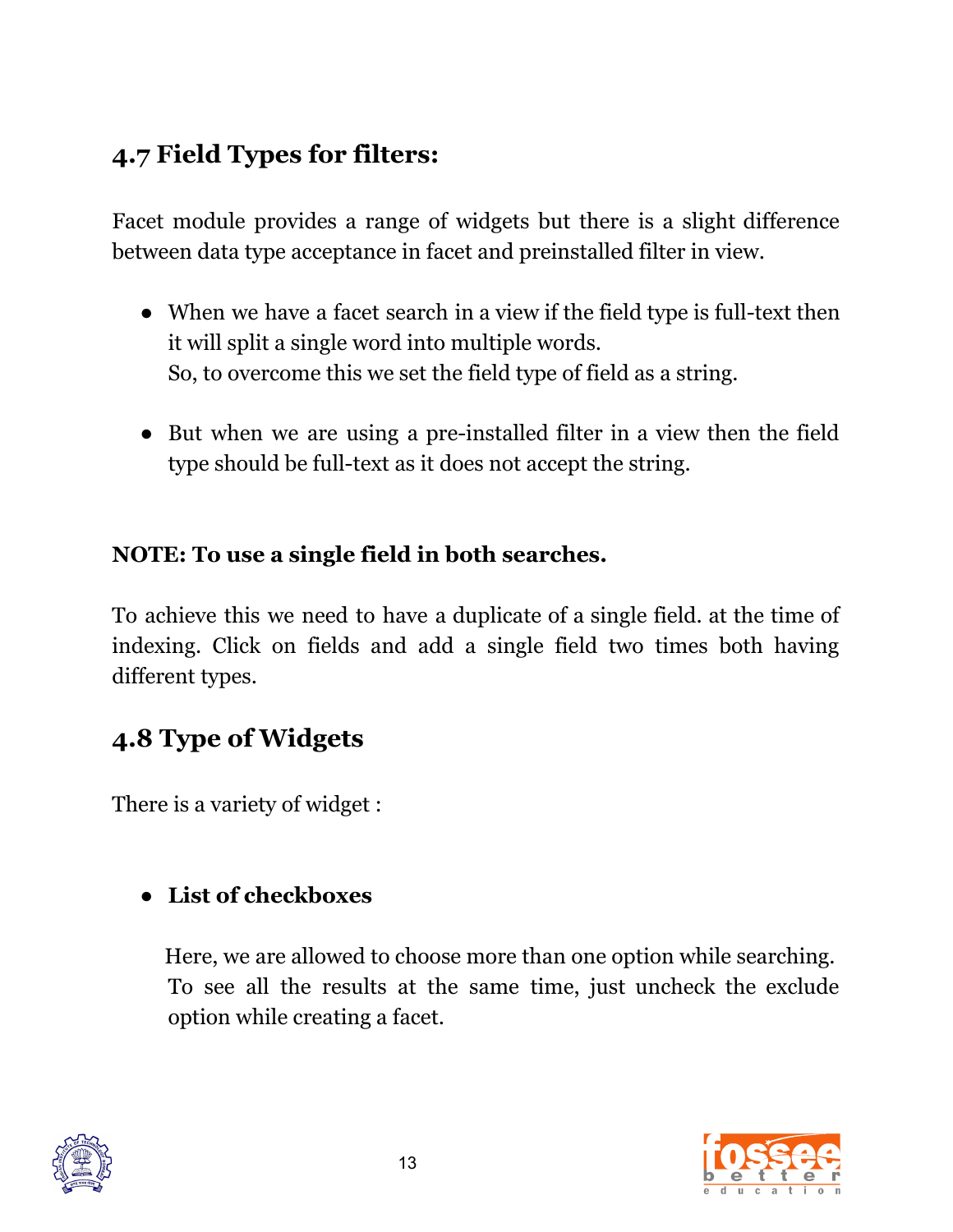#### **● List of links**

Here, we have links of particular field's content.

#### ● **Dropdown**

Here, we get the option in the dropdown, after choosing this just enable the "only one content can be displayed option".



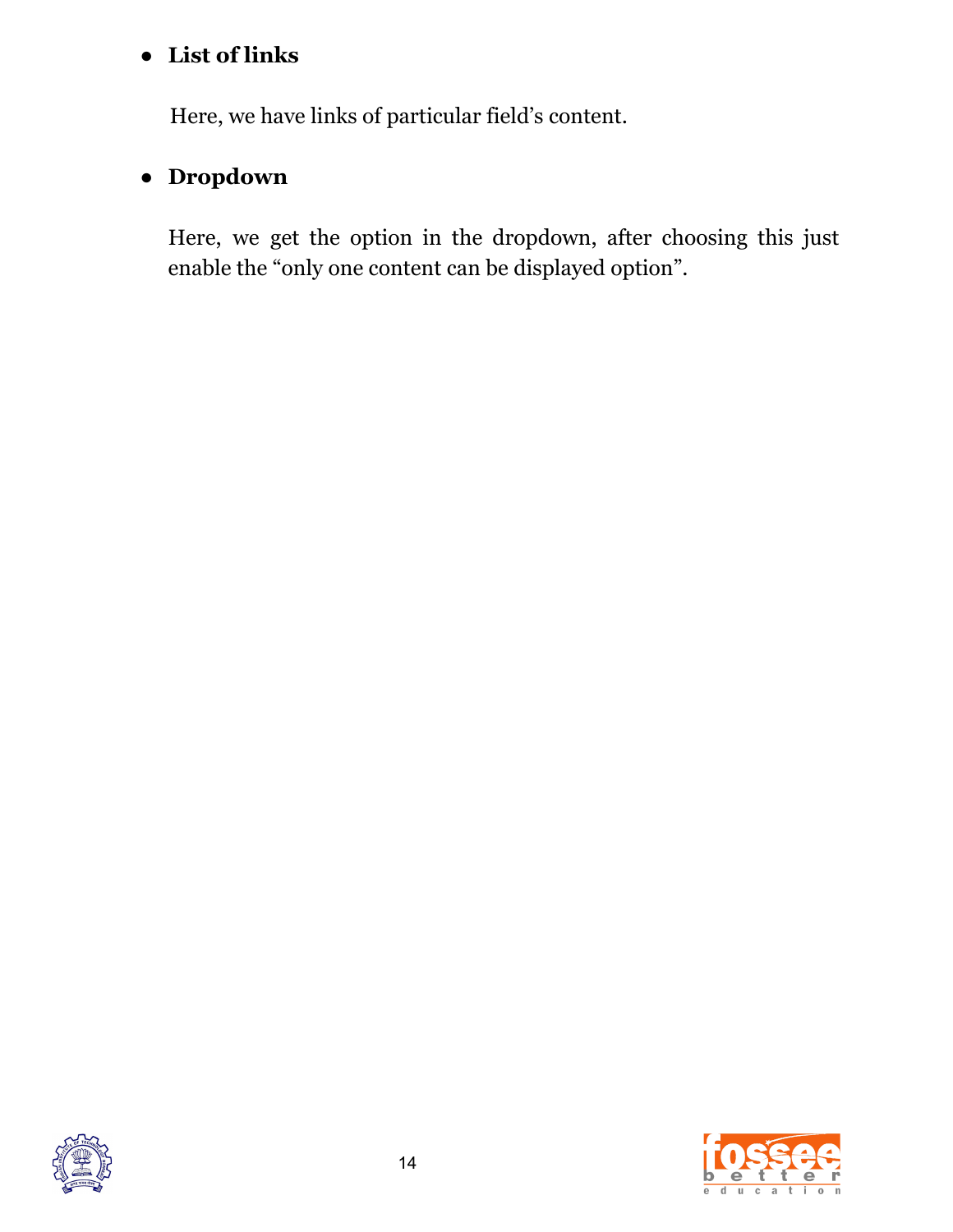## **5. Task 2 : Range filter**

To create a filter with range on a view or on the search page.

### **5.1 Introduction**

Filters are used in a website for an easy approach to the content that is relative to what a user is looking for. Filters allow us to get the most relatable content of our choice more frequently.

The Filter core module allows you to configure text formats for processing text input for your site.

Despite the name "filter," the module not only lets you prevent the use of formatting you don't want, but also lets you control and enhance the formatting that appears. When users create or edit content, they can choose between the text formats administrators make available to their user role.

The range provides a specific set to a user to get a result in between a particular field.

The range filter allows a user to search within a given relatable range.

### **5.2 Filters with range**

To have a range inside a filter we use Granularity item processor. To do so follow these steps:

- $\rightarrow$  Go to search and metadata under configuration.
- $\rightarrow$  Click on facets then add facet.
- **→ Choose the facet source, fill the name and choose a widget.**



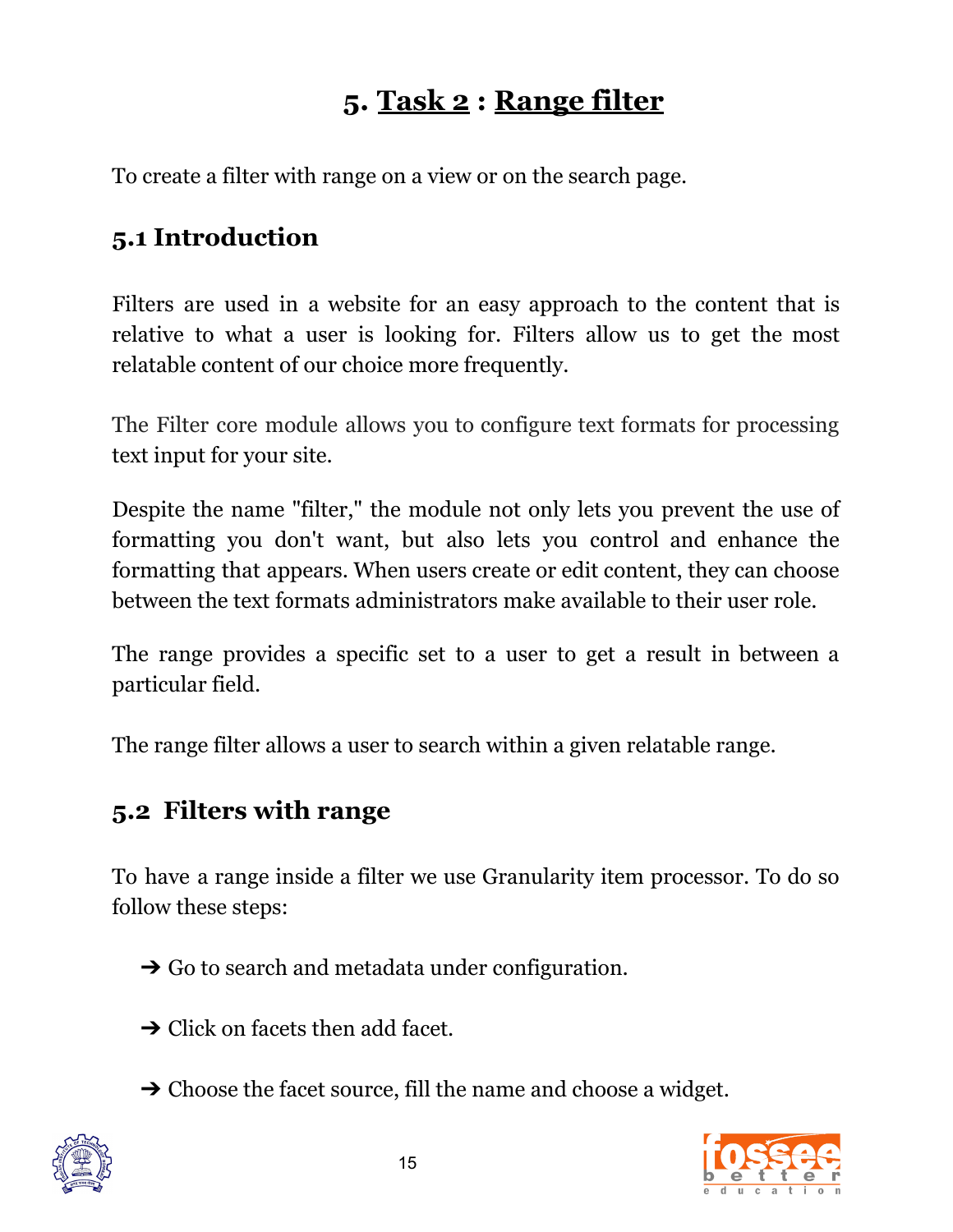**Note:** Here, we can choose any widget from the list of the checkbox, list of links and dropdown.

- ➔ Now under Granularity item processor, write the granularity then the minimum and maximum value of the range.
- $\rightarrow$  Click on include lower and upper bounds to add them in range while filtering the content.

**Note:** If lower and upper bounds are not added inside the filter then at the time to searching content the results won't be that accurate.

- $\rightarrow$  Now do other basic settings accordingly.
- $\rightarrow$  Choose the way for sorting the filter components. (ascending is preferred).
- **→** After saving, place the facet block at a specified position.

Now, we will be having a filter having a specified range. If you want to apply multiple ranges at the same time, then under widget choose the list of checkboxes.



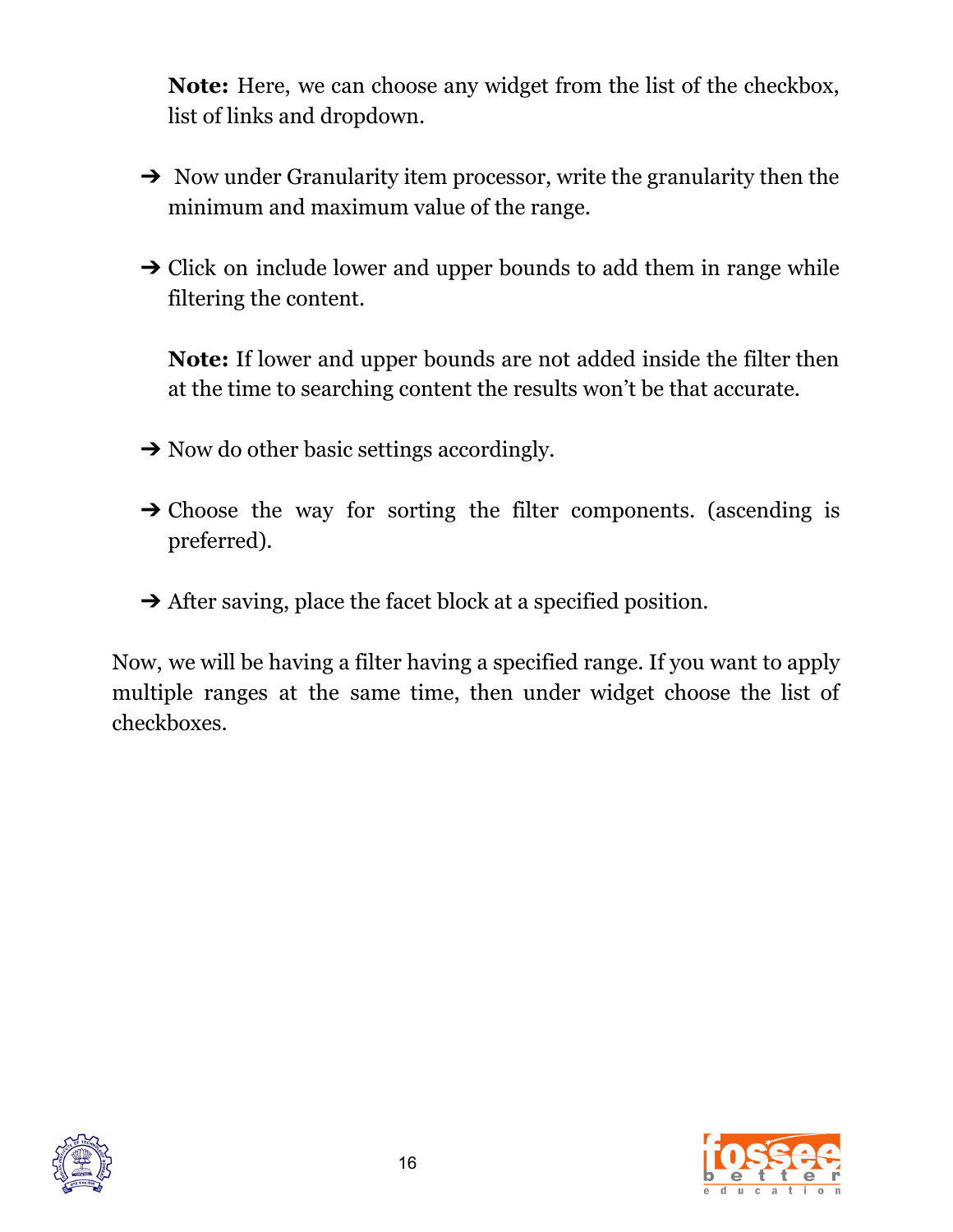# **6. Task 3 : Content Sharing on Social Media**

The task is to create a social sharing button at each content. So, that visitor can share the content.

### **6.1 Introduction**

Social Media is a great communication tool that can help businesses connect and promote their website all over the world. The potential to share content online is far more powerful than many people realise.

Sharing site's content on social media increase the site's popularity and makes it easy for the user to share the content.

### **6.2 Need for Social Sharing Button**

- **●** If we have social sharing buttons on our website, then it will be easy for readers to share the content of your website.
- It will provide a good experience to the visitor.
- Increase the popularity of the website, increasing your business.

## **6.3 Module Required**

**● Add to any share [button](https://www.drupal.org/project/addtoany)**

This module enables us to share the link of the current node on social media.

• AddToAny includes many services like Facebook, Twitter, Google+, Pinterest, WhatsApp and many more.



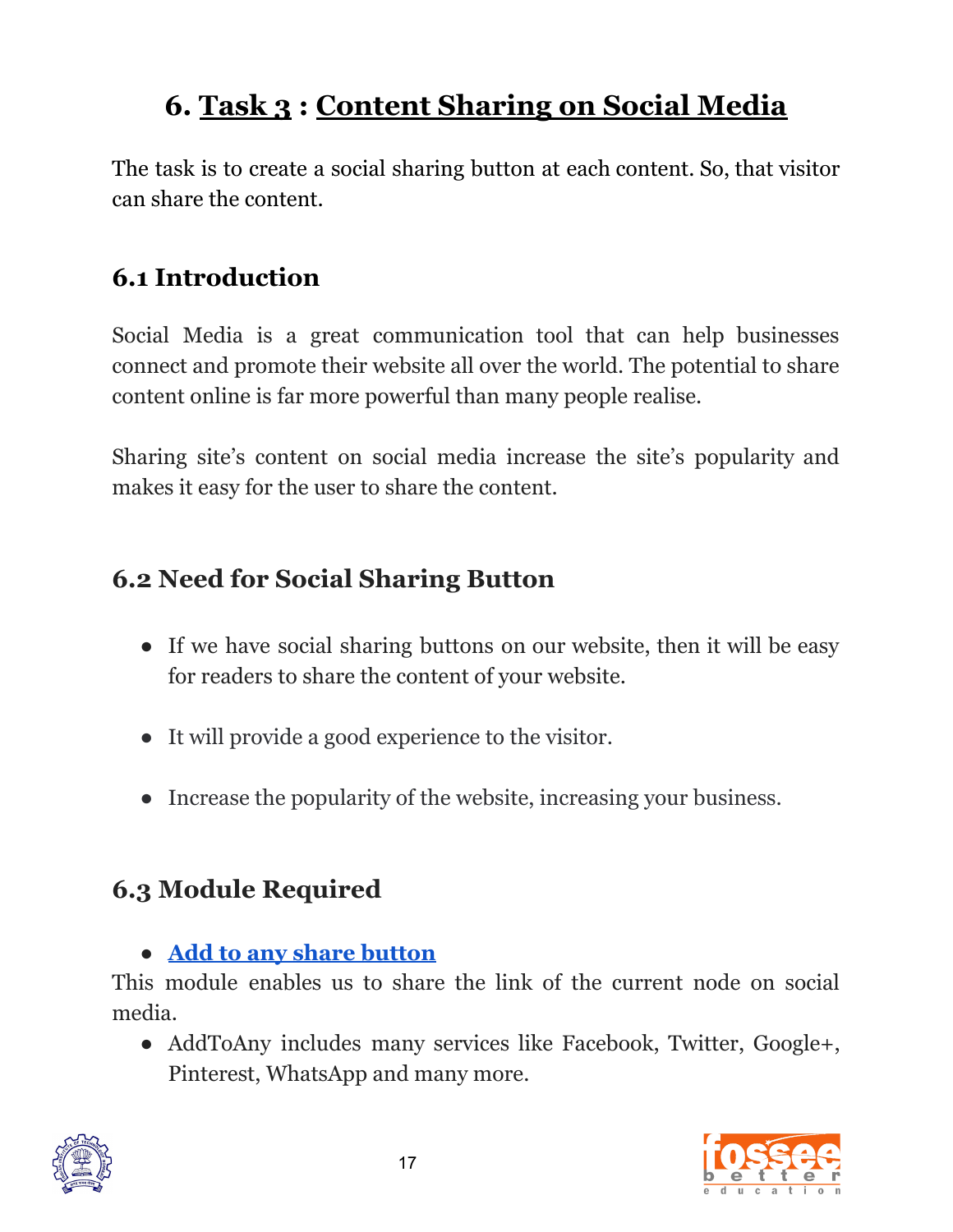● AddToAny makes it easy to share via Gmail, Yahoo Mail, Outlook.com, AOL Mail, and any other web-based emailer or desktop email client.

## **6.4 Configuration**

- Just install and enable this module.
- Now go to web services configuration, there under add to any choose entities where you want social sharing button.
- Here, you have the option to choose which content you want people to share from your website.
- After this, go to the content type and under manage, fields add "add" to any share button".



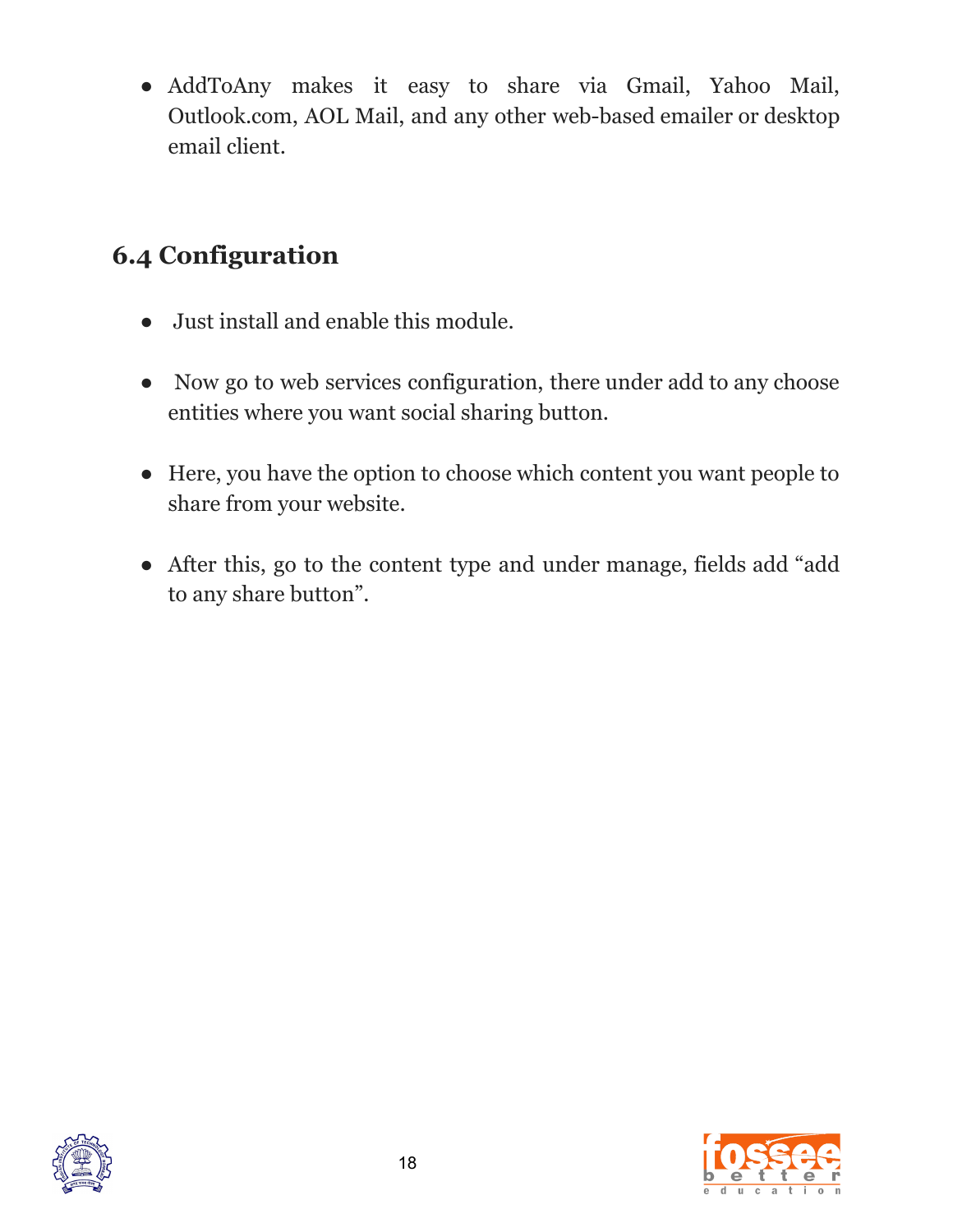# **7. Task 4 : Feedback Form**

The task is to create a feedback form, that will send the feedback message to the admin via mail.

### **7.1 Introduction**

A feedback form is a way in which customer opinion is obtained. Feedback forms help in improving services and even the fundamental understanding of business users. It is considered one of the most efficient and economical methods of understanding customers and measuring customer satisfaction.

Feedback forms are one of the most effective modes of communication between customers and businesses. The customer can provide the business with their experiences, requirements or suggestions.

### **7.2 Module Required**

- For feedback forms, we need the **Contact** module. This module is available in the core of a Drupal website.
- **● SMTP [Authentication](https://www.drupal.org/project/smtp)** ,install and enable the module.

This module allows Drupal to bypass the PHP mail() function and send an email directly to an SMTP server. The module supports SMTP authentication and can even connect to servers using SSL if supported by PHP.



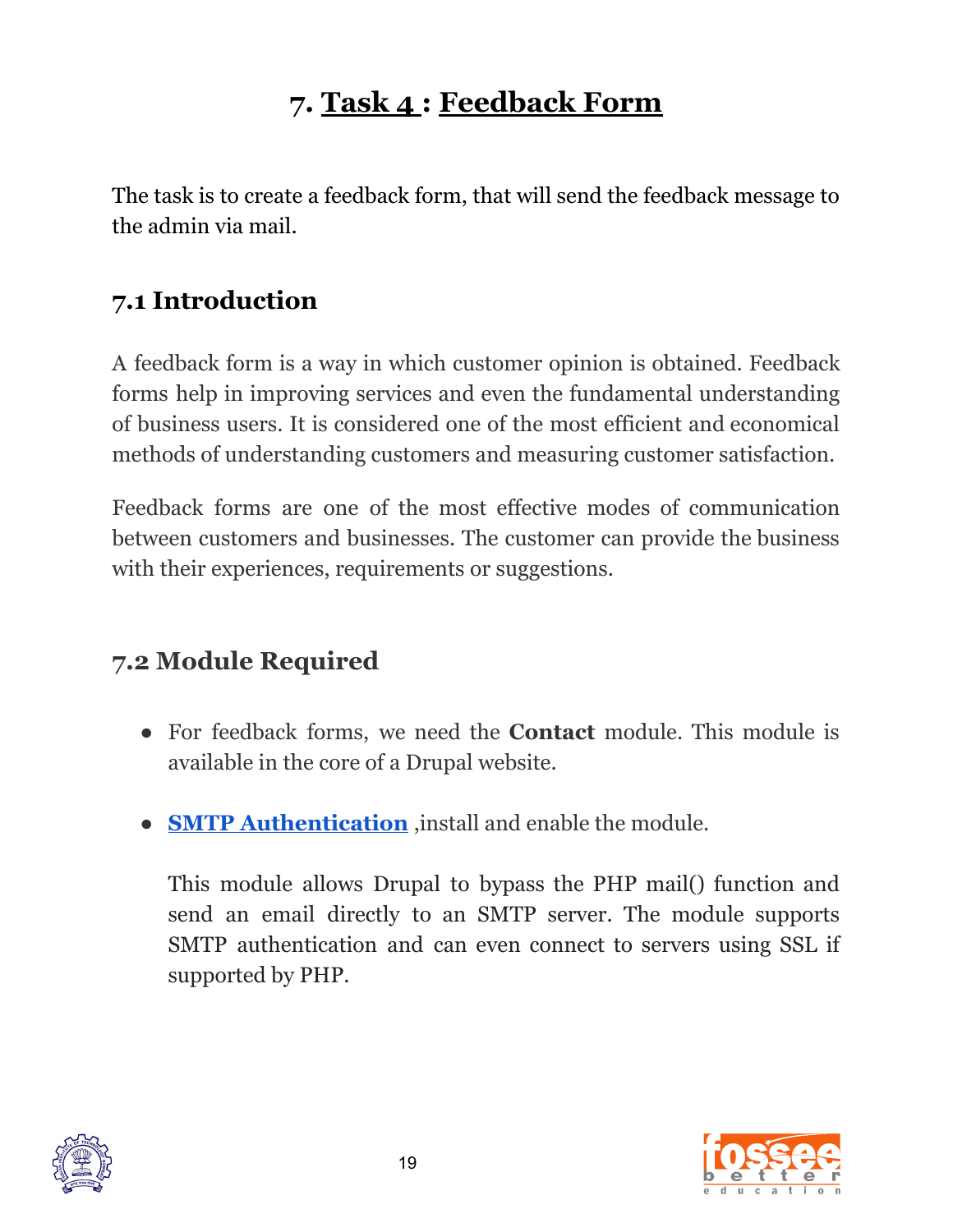## **7.3 Configuration of SMTP Authentication module**

To send mail through SMTP we need to do some configuration.

● Under xampp folder inside the php.ini file:

; For Win32 only. ; <http://php.net/smtp> SMTP = smtp.gmail.com ; <http://php.net/smtp-port>  $smtp\_port = 465$ 

Under SMTP server settings:

SMTP server - **smtp.gmail.com** SMTP Port - 465 Use encrypted protocol - SSL

These things should be same.

- Under SMTP authentication write working mail id and password.
- Provide a valid mail id for test mail and save.

## **7.4 Creating Feedback form.**

While creating feedback form it is advised that under receipt you write admin's mail id, so, that admin will get all the feedback notifications.

- The created form can be placed as a block anywhere, by going on block layout under the structure.
- The form can be placed at main navigation too.



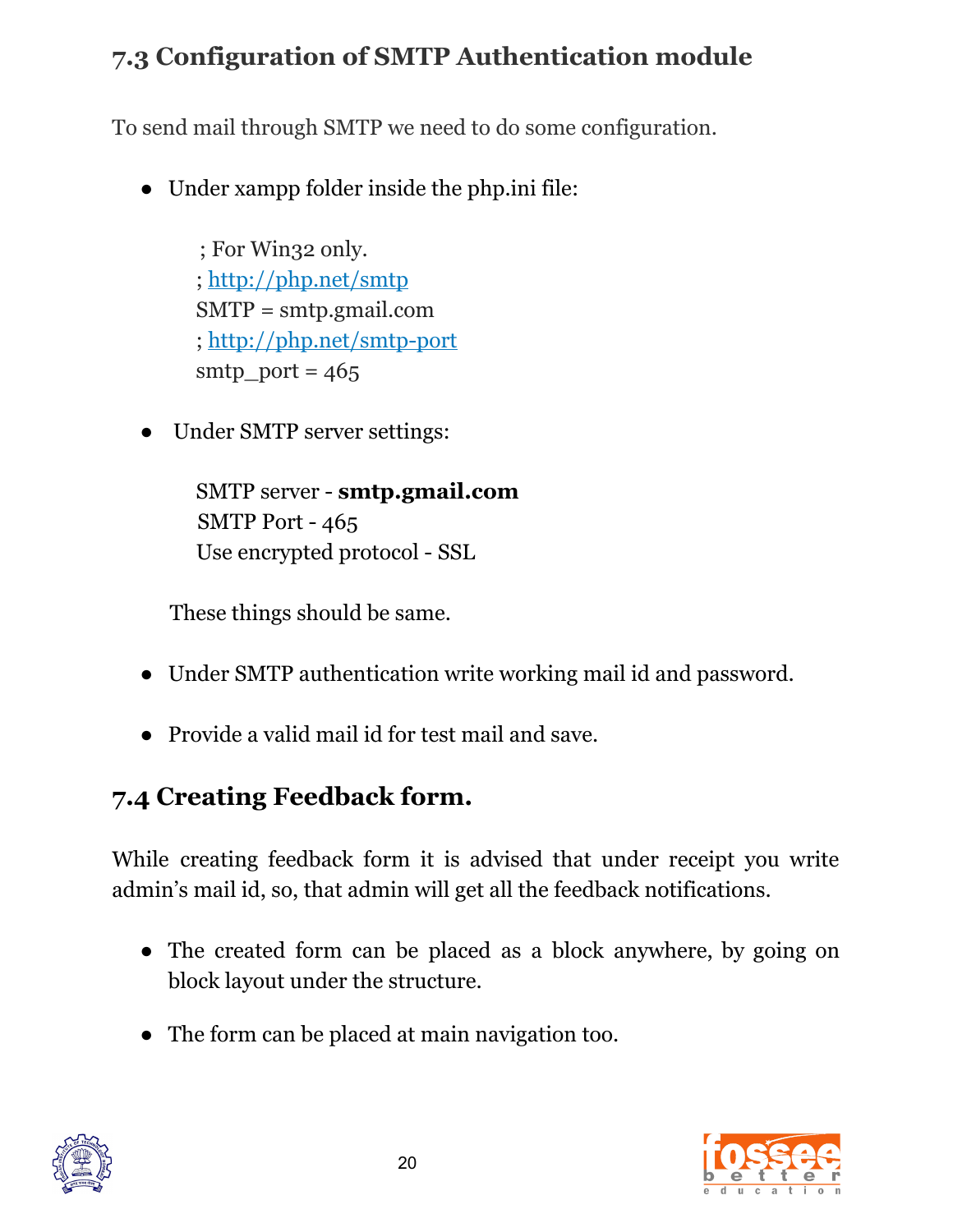# **8. Task 5 : Dropdown by using Superfish & Taxonomy**

The task to create taxonomy terms and creating a dropdown menu using superfish module.

## **8.1 Introduction**

A special structure type in Drupal 8 core, Taxonomy helps in categorizing and filtering the content. It is basically attached as a reference entity to the content and in this way it classifies content.

So we add vocabulary to the Taxonomy that organizes the term in the hierarchy. The vocabulary consists of the terms that further can be listed in the subterms. For example, a vocabulary is created as Novels where the fiction, non-fiction sci-fi, thriller are termed in the terms. Even the terms can be subdivided into other sub-categories.

## **8.2 Basic Configuration**

- While adding a field in the content type Taxonomy term should be selected and in the field settings the desired vocabulary should be selected
- ●
- The Taxonomy field is displayed as the entity reference.
- By default a view is created for the taxonomy terms, there is a single view for multiple terms.



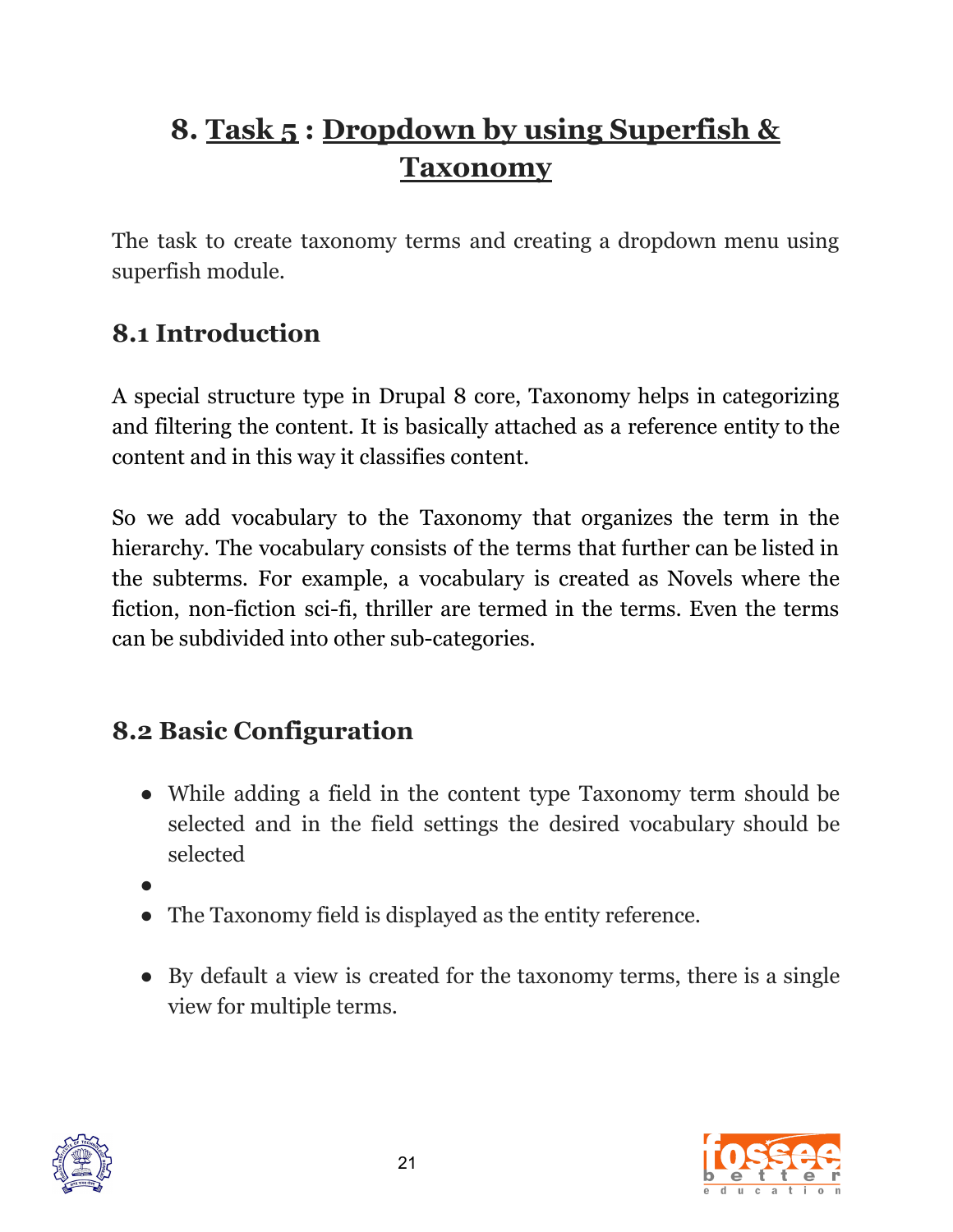## **8.3 Dropdown menu using taxonomy terms**

One can have taxonomy terms at the menu of the website. For that just go to menus and choose any type and place the link of terms you want at the menu.

#### **FOR DROPDOWN:**

#### **1. Module required:**

#### **[-Superfish](https://www.drupal.org/project/superfish)**

Install and enable this module. This allows us to have a dropdown menu and sub-menu.

#### **2. Settings :**

Under block, layout disable default main navigation and enable superfish main navigation. This is applicable to all types of menus.

For nested dropdown just the fields under particular fields.



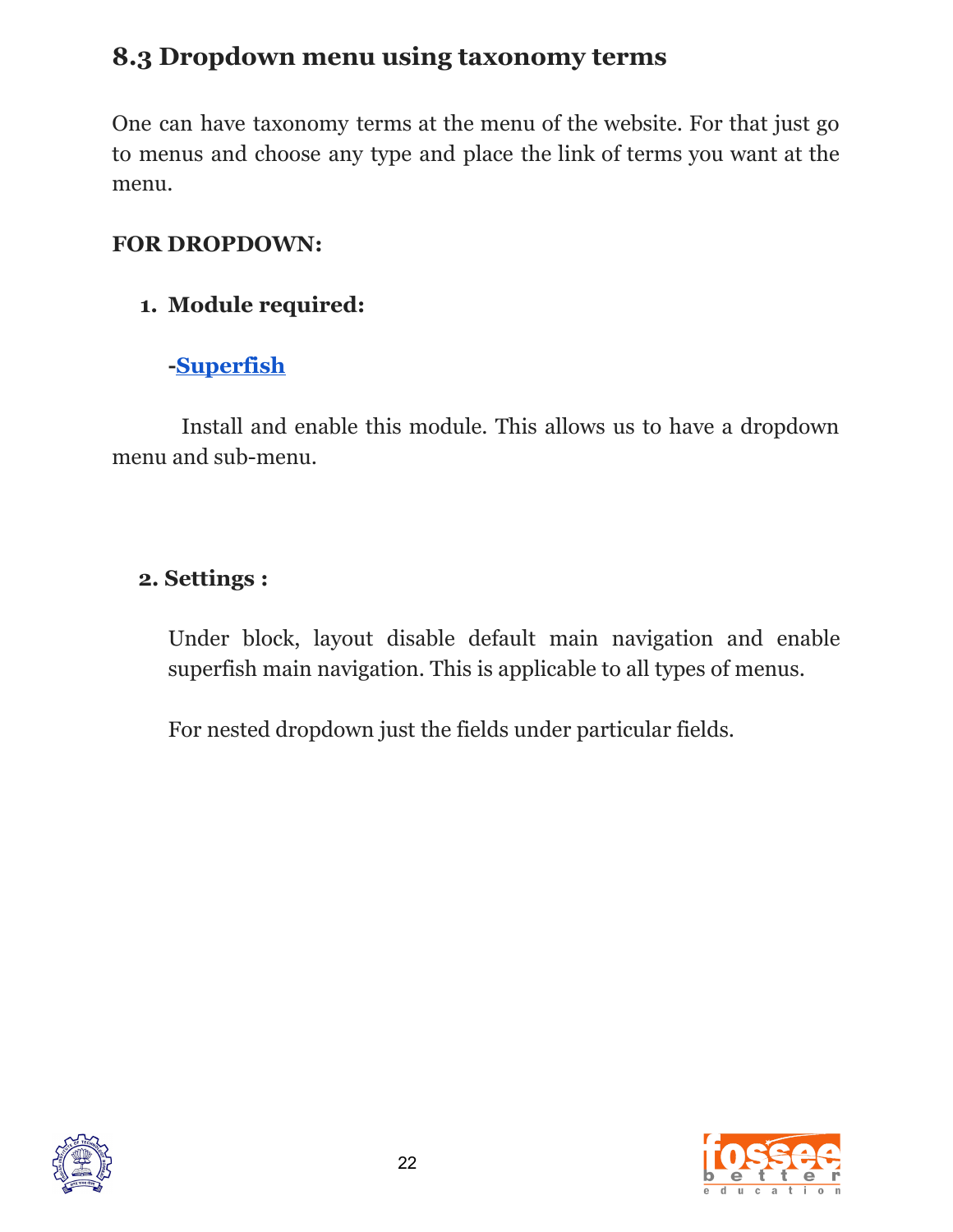# **9. Task 6 : Content Moderator (User, Publisher)**

The task is to create users having different roles, one user will be allowed to add the content but that will be unpublished and the other user will approve the content and publish that.

### **9.1 Introduction**

Websites may contain sensitive information. It is important to have only "official" versions of items or files viewable by users. To do this we require the approval of an item or file before the content becomes visible to most site users. By requiring approval, the organization can apply a significant level of quality and security to the content in the lists and libraries.

Here, we are going to have two different users having different roles respectively. One will be able to only add content on a particular content type, but that content will be unpublished and the other will be able to approve the content and publish that.

### **9.2 Creating users:**

#### **1. To add content**

Here, create a user under people. That user should have the role of an authenticated user, it is advised not to allow an anonymous user to do any changes on the website.



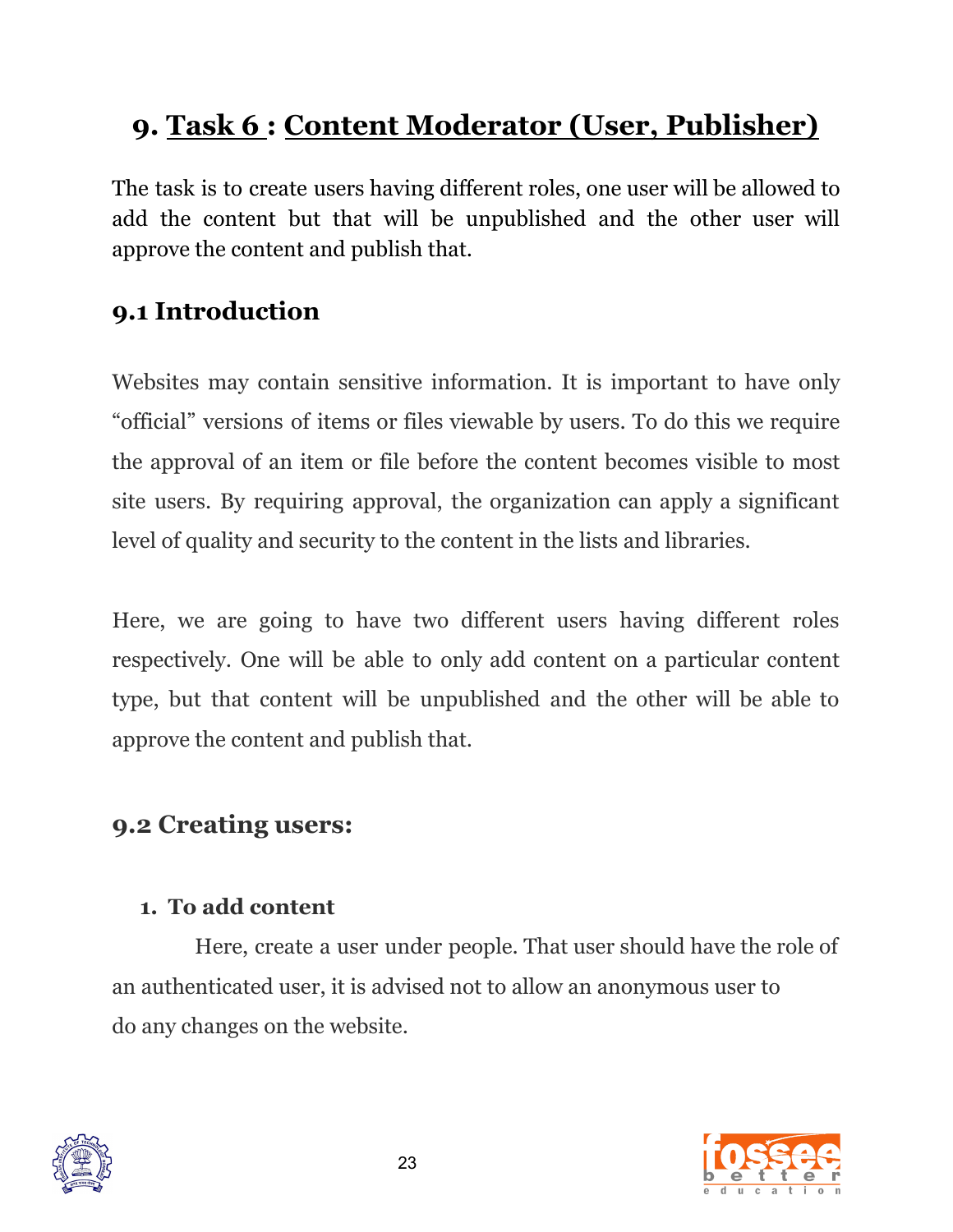#### **2. To approve content**

Here, create a new role to approve content and then add a user for that role.

## **9.3 Modules required**

**● Workflow, Content Moderation** modules are required, they both are available in the core of Drupal site. Enable them.

## **9.4 Configuration**

- Under workflows, there will be a created workflow.
- There will be some specified states we can add more states and transitions in that workflow.
- Choose a content type where you want approval
- A new workflow can also be created.



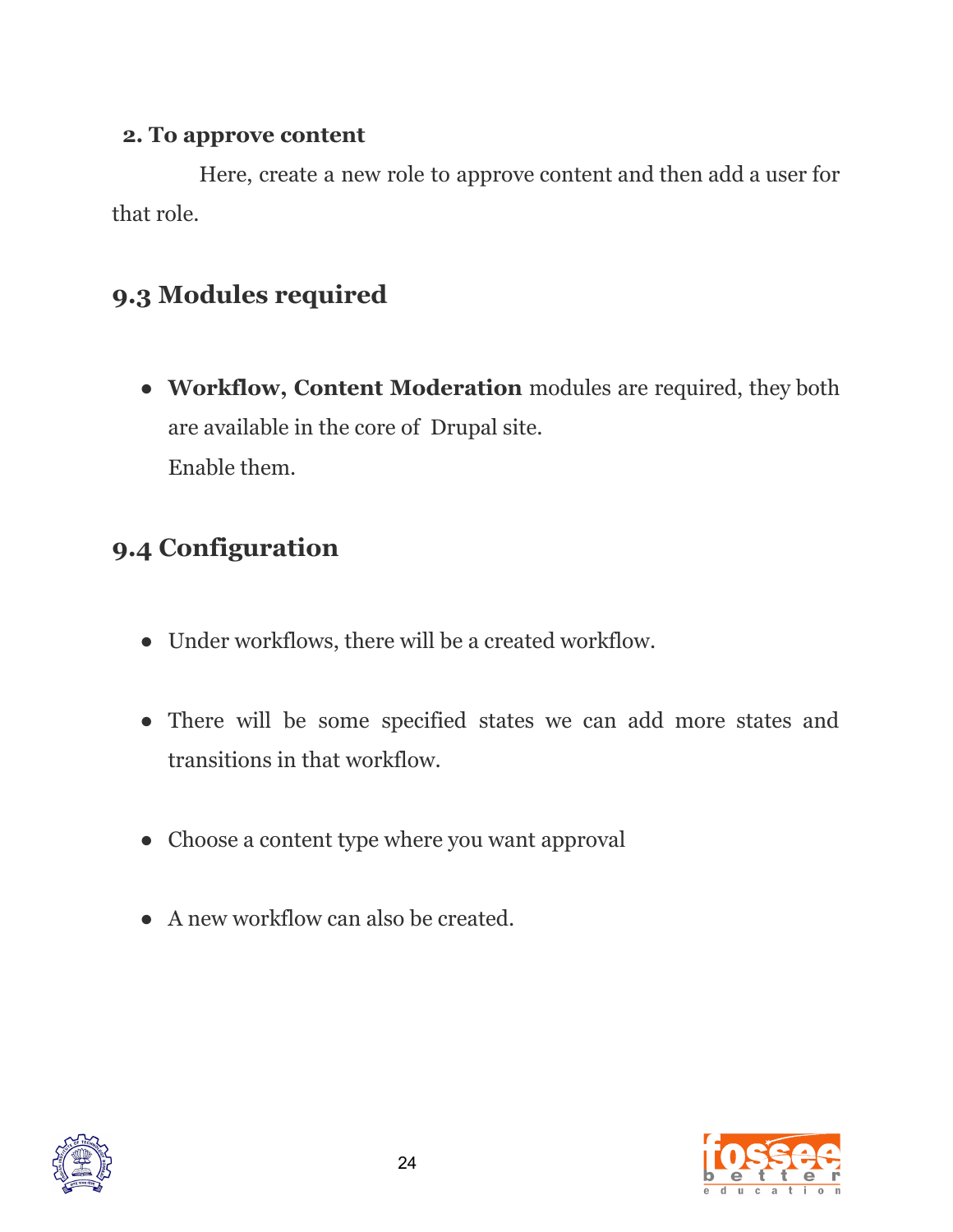### **9.5 Permissions**

### **● To content adder (Authenticated user)**

Give all the content related permission to the user of a particular content type and under transition give permission only of the state that you want it to add content.

### **● To content approver (Publisher, Moderator)**

Give all the content related permission to the user of a particular content type, under transition give permission only of the state that you want it to add content and also allow this user to access admin toolbar.

Now the content won't publish without approval.



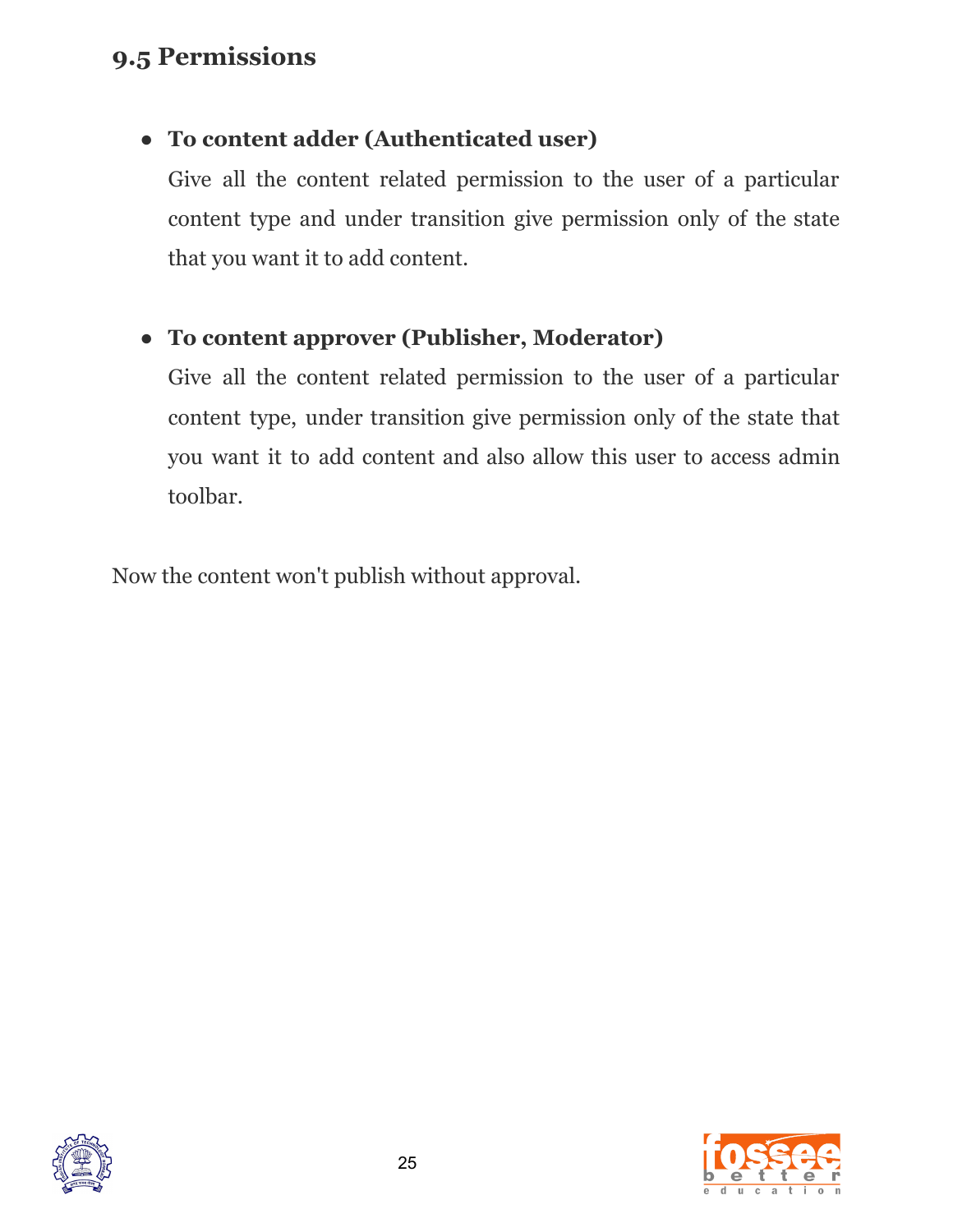# **10. Task 7 : Approval mail after content Get approved to User**

The task is sending the mail to the user who will approve content after addition of content, and the confirmation mail will be sent to the other user who added the content.

### **10.1 Introduction**

Confirmation emails are from the admin to the users of a different role. Confirmation emails are quite useful, though this one can know whether his idea, suggestion or any of his contribution is approved or not.

Here, we are using this to send an email to the content approver that content is waiting for approval and an email to the content adder whether his content is approved or not.

### **10.2 Module required**

● **[Rules](https://www.drupal.org/project/rules)** install and enable this module.

This module allows us to add rule to a particular content type or on a particular user.



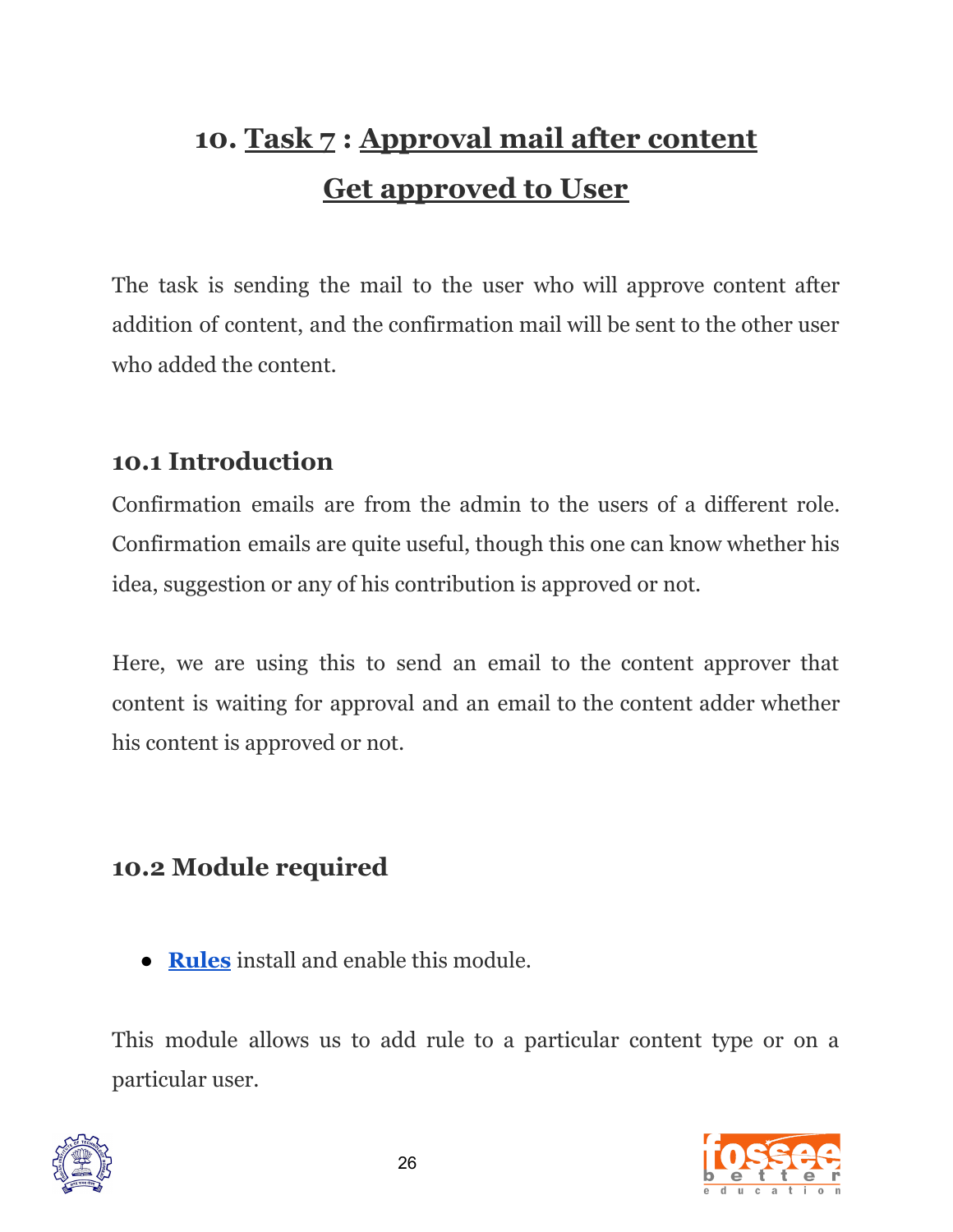### **10.3 Configuration**

- Add a rule for sending mail to the **content approver** here, under event choose an option from moderating content.
- Now add an action choosing send mail option and then add the mail id of the content approver.
- Add a rule for sending mail to the **content adder** here, under event choose an option from moderating content(after updating).
- Now add an action choosing send mail option and then add the mail id of the content adder.

Now, whenever the content is created a mail will be sent from admin to approver and after publishing another mail will be sent from admin to content adder.